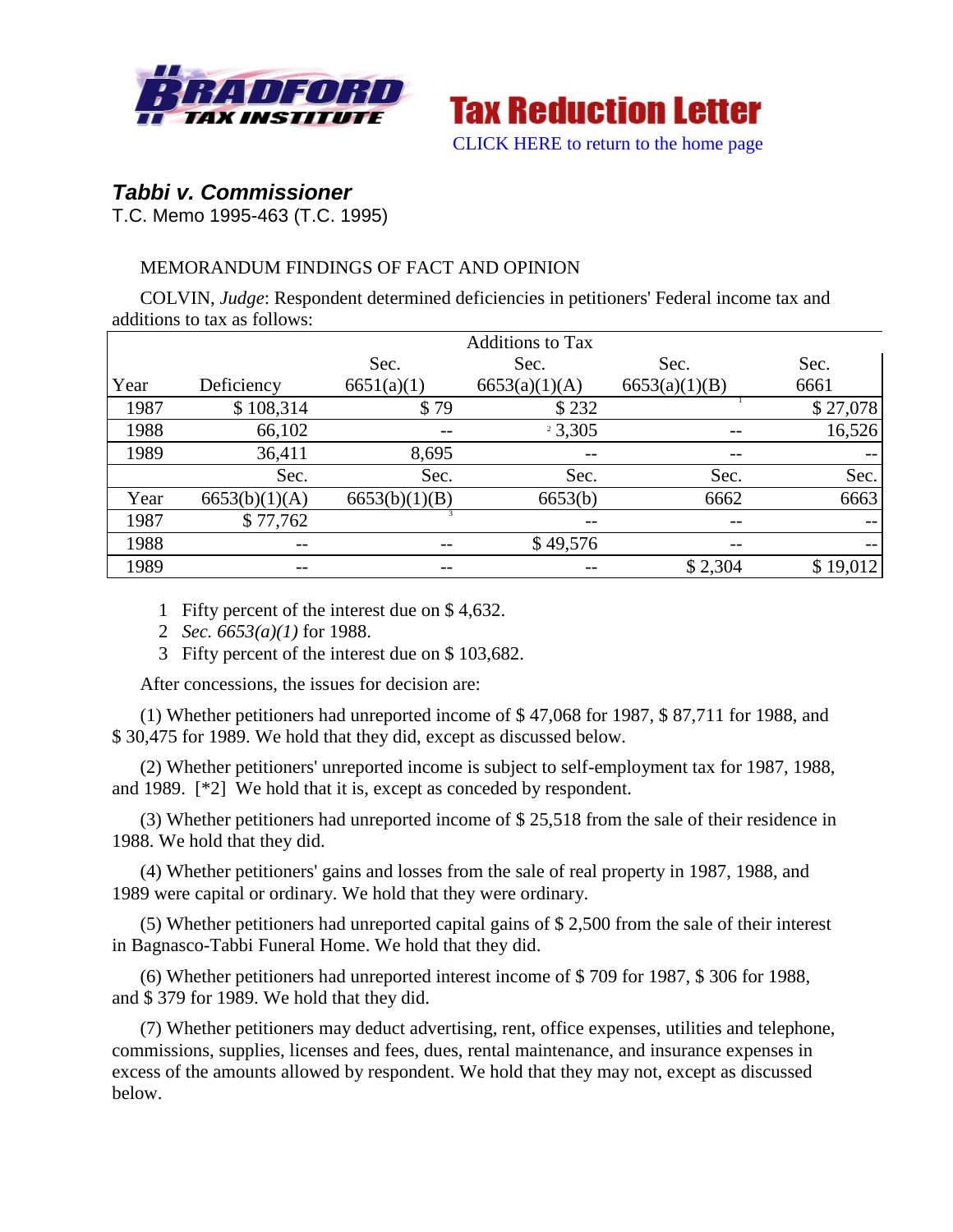(8) Whether petitioners may carry forward a net operating loss of \$ 1,008 for 1988. We hold that they may not.

(9) Whether petitioner Bruno Tabbi is liable for the addition to tax for fraud under *section 6653(b)* for 1988 and the fraud penalty under *section 6663* for 1989. We hold that he [\*3] is not.

(10) Whether petitioners are liable for additions to tax for: (a) Negligence under *section 6653(a)* for 1987 and, in the alternative to fraud, for 1988 and the negligence penalty under *section 6662* for 1989; (b) substantial understatement of income tax under section 6661 for 1987 and 1988; and (c) late filing under *section 6651(a)(1)* for 1987 and, in the alternative to fraud, for 1989. We hold that they are liable for the additions to tax for negligence and substantial understatement of tax for 1987 and 1988, the negligence penalty for 1989, and the addition to tax for late filing for 1987, but that they are not liable for the addition to tax for late filing for 1989.

(11) Whether petitioner Francesca Tabbi qualifies as an innocent spouse under section 6013(e). We hold that she does not.

Respondent concedes that petitioners are not liable for the addition to tax for fraud for 1987, and that petitioner Francesca Tabbi is not liable for the addition to tax for fraud for 1988 and 1989.

References to petitioner husband are to Bruno Tabbi. References to petitioner wife are to Francesca (or Frances P.) Tabbi. Section references are to the Internal Revenue Code in effect for the [\*4] years in issue. Rule references are to the Tax Court Rules of Practice and Procedure.

# FINDINGS OF FACT

Some of the facts have been stipulated and are so found.

### 1. *Petitioners*

Petitioners resided in Clinton Township, Michigan, when they filed the petition.

Petitioner wife worked as a secretary for her father, Salvatore LoChirco (LoChirco), at Oliver Homes, Inc. (Oliver Homes), from 1978 to 1988. She did not work in petitioner husband's office and was not involved in his real estate business.

Petitioners had two children born before 1988. Petitioners' son Antonino was born in September 1988 with severe heart problems that led to his death in August 1990. Petitioner wife spent most of the time after Antonino was born caring for him and petitioners' two older children. Antonino was in the hospital frequently from September 1988 to April 1990. He had heart surgery in April 1990, and was hospitalized until late July. Petitioners were at the hospital with him continuously during these 4 months. Antonino died 10 days after he was discharged from the hospital.

### 2. *Petitioner Husband's Real Estate Activities*

Petitioner husband was a real estate broker from 1974 to 1989. Petitioners [\*5] owned rental properties and investment real estate in 1987, 1988, and 1989.

Petitioner husband was also in the business of buying and selling homes through his company, Americana Investment Corp. (Americana). Because of changes in the Detroit real estate market in 1986 and 1987, petitioner husband could not sell as many houses in the years in issue as he had previously. Petitioner husband rented the houses until he could sell them, and made repairs that were necessary to keep the house in saleable condition.

Petitioner husband conducted his real estate activities through several business entities. His business operations were disorganized. He did not keep good records. He intermingled assets and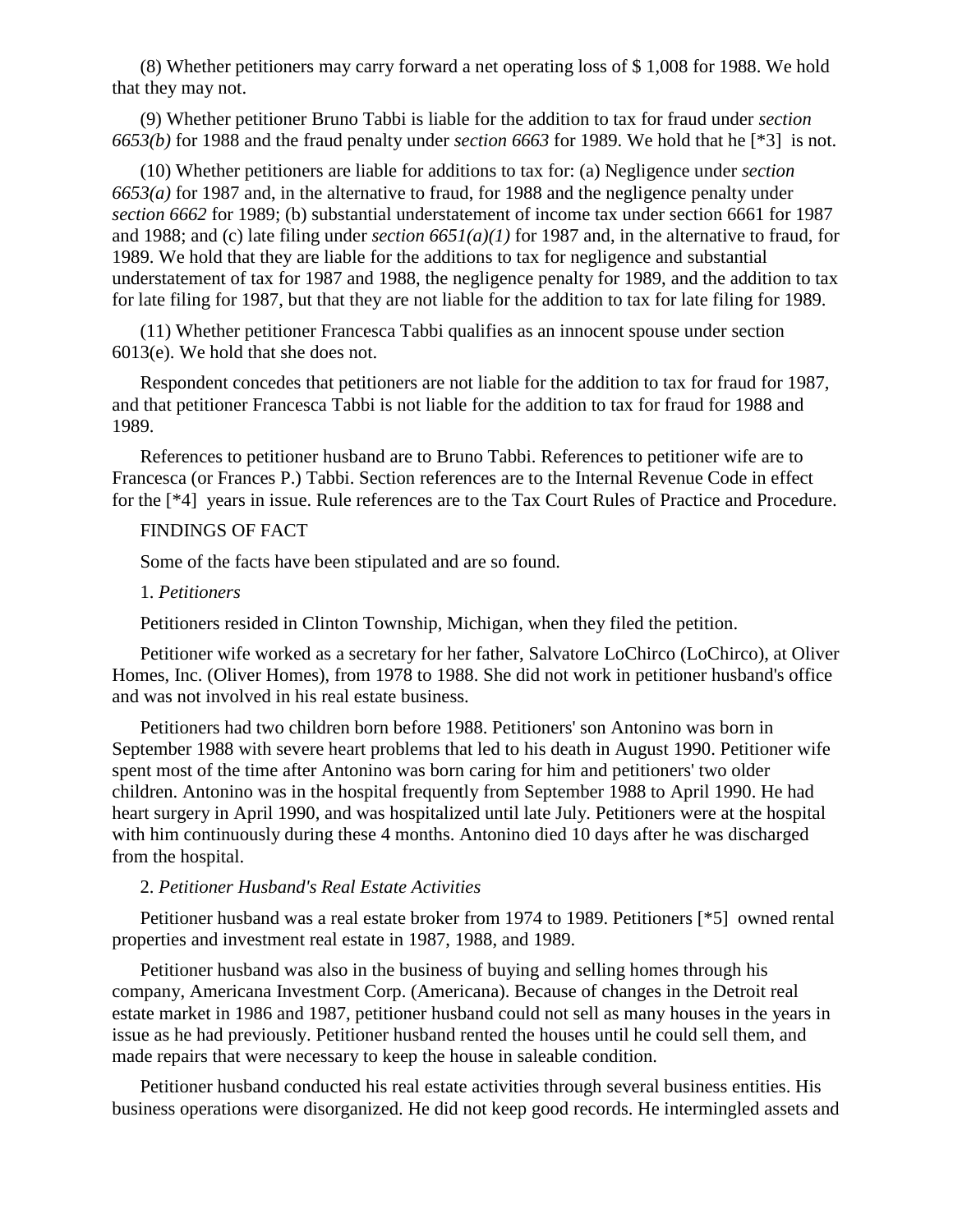funds between his many business and personal bank accounts, and he was thinly capitalized and overextended in credit. Because of his disorganization and lack of records, he did not know and could not accurately reconstruct his income for the years in issue.

### a. *1987*

In 1987, petitioner husband owned and was president of Americana, a Michigan corporation that used investments to buy certificates of deposit (CD's) and then borrow against them. He used the loan proceeds to buy, sell, and [\*6] manage residential real estate for investors. Many of Americana's investors were friends and relatives of petitioner husband's family. Americana promised its investors a high rate (i.e., 17 percent) of return. It reported gross sales of homes of \$ 140,718.05 and a \$ 31,149.26 loss for 1987. Americana went out of business in 1987.

In 1987, petitioner husband was a real estate broker and operated rental properties for B.R. Tabbi, Inc., d.b.a. Earl Kiem Realty Bell/Shores Realty, Inc., a Michigan corporation; BRT Mortgage Co. (BRT); and Canta Building Co. (Canta). Petitioner husband was president of Earl Kiem Realty. He sold \$ 116,595 of real property in 1987.

# b. *1988*

Petitioner husband was a real estate broker and operated rental properties for Canta in 1988. He sold \$ 27,847 of real property in 1988.

# c. *1989*

Petitioner husband was a real estate broker and operated rental properties in 1989 for Canta, Premiere Financial Services (Premiere), Homeowners Direct Co. (Homeowners), and La Terra Real Estate (La Terra), d.b.a. Soldi Real Estate Co. (Soldi). La Terra was a Michigan corporation owned by petitioner husband, Anthony Duronio, and Joseph Ancona. Petitioner husband owned [\*7] one-third of La Terra's stock. La Terra's shareholders and nonshareholder employees earned commissions from real estate sales. Each salesperson contributed his or her share of expenses to La Terra. LaTerra's shareholders did not share equally in La Terra's income and were not paid for being shareholders or officers. La Terra leased an office at 38600 Van Dyke, Sterling Heights, Michigan.

On February 7, 1989, petitioner husband incorporated Premiere in Nevada. Petitioner husband was the president of Premiere.

On April 7, 1989, petitioner husband incorporated Canta in Delaware. Petitioner husband was the president, and petitioner wife was the secretary of Canta.

Petitioner husband sold \$ 42,400 of real property in 1989.

# 3. *Petitioner Husband's Bankruptcy*

On December 2, 1987, petitioner husband filed for bankruptcy under chapter 7 of the U.S. Bankruptcy Code in the U.S. Bankruptcy Court for the Eastern District of Michigan. Petitioner husband was granted a discharge under chapter 7 on March 9, 1988. Petitioner husband's creditors pressed him for payment, both before and after his discharge in bankruptcy.

#### 4. *Americana*

Before and during the years in issue, petitioner [\*8] husband transferred real estate without consideration from petitioners to Americana, and from Americana to petitioners. During the years in issue, petitioner husband deposited rental and installment sales income from real estate owned by Americana to the Earl Kiem Bell/Shores escrow account, which petitioner husband controlled.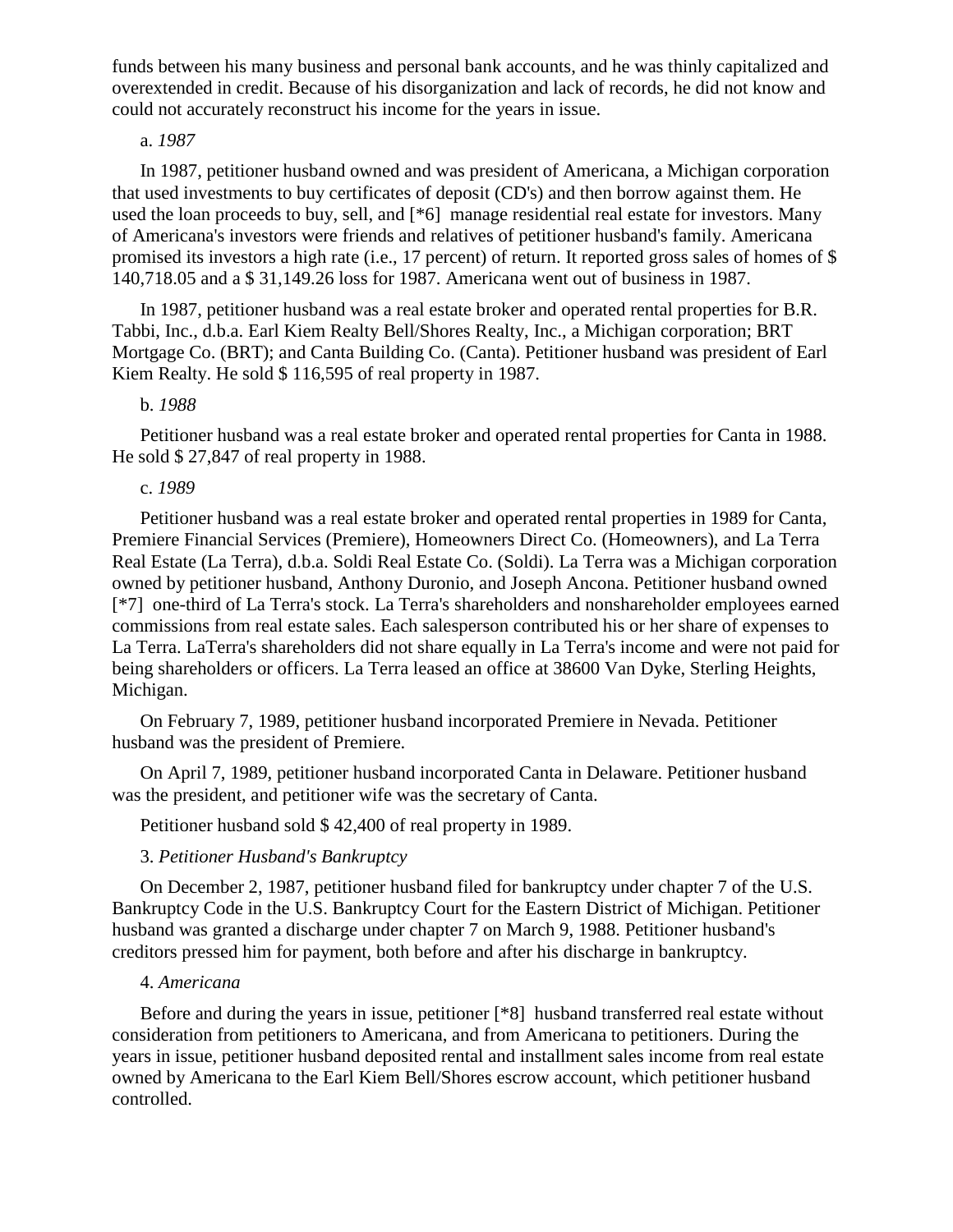In 1987, petitioner husband transferred \$ 9,800 to Americana's account. Petitioner husband liquidated Americana in 1987. At that time, he distributed its assets, including financial investments and real estate to himself and assumed its liabilities. In 1987, petitioners paid various expenses relating to real estate owned by petitioners and/or Americana.

From 1987 to 1989, petitioner husband obtained second mortgages on, and rented, real properties owned by petitioners and/or Americana. At the same time, he sold parcels of real estate that were owned by petitioners and/or Americana in 1987, 1988, and 1989. He sold five houses in 1987, three in 1988, and two in 1989. Also in those years, petitioner husband used funds invested in Americana to buy real estate for Americana.

Petitioners earned interest of \$ 259 in 1987, \$ 306 in 1988, and \$ 379 in 1989.

5. [\*9] *Petitioners' Bank Accounts and Investments*

a. *Overview*

Petitioner husband used the following personal and corporate bank accounts in the years at issue:

| Account                | <b>Bank</b>             | 1987        | 1988                      | 1989 |
|------------------------|-------------------------|-------------|---------------------------|------|
| Frances P. Tabbi       | Comerica                | X           | $\boldsymbol{X}$          |      |
|                        |                         |             |                           |      |
| Frances P. Tabbi       | Comerica                | $\mathbf X$ | $\mathbf X$               |      |
|                        |                         |             |                           |      |
| Frances P. Tabbi       | Comerica                | $\mathbf X$ |                           |      |
|                        |                         |             |                           |      |
| Frances P. Tabbi or    | Comerica                | $\mathbf X$ |                           |      |
| <b>Bruno Tabbi ITF</b> |                         |             |                           |      |
| Bruno Tabbi, Jr.       |                         |             |                           |      |
|                        |                         |             |                           |      |
| Frances Tabbi ITF      | Comerica                |             | $\boldsymbol{\mathrm{X}}$ |      |
| Bruno Tabbi, Jr. &     |                         |             |                           |      |
| Paulette M. Tabbi      |                         |             |                           |      |
|                        |                         |             |                           |      |
| <b>Bruno Tabbi</b>     | <b>First State Bank</b> | X           |                           |      |
|                        |                         |             |                           |      |
| Canta                  | Manufacturers           | $\mathbf X$ | $\mathbf X$               | X    |
|                        |                         |             |                           |      |
| Canta                  | <b>Wilmington Trust</b> |             |                           | X    |
|                        | (a Delaware bank)       |             |                           |      |
|                        |                         |             |                           |      |
| Earl Kiem Realty       | <b>First State Bank</b> | $\mathbf X$ |                           |      |
| escrow                 |                         |             |                           |      |
|                        |                         |             |                           |      |
| <b>BRT</b>             | <b>First State Bank</b> | $\mathbf X$ |                           |      |
|                        |                         |             |                           |      |
| Americana              | <b>First State Bank</b> | $\mathbf X$ |                           |      |
|                        |                         |             |                           |      |
| Premiere               | <b>First Interstate</b> |             |                           | X    |
|                        | (a Nevada bank)         |             |                           |      |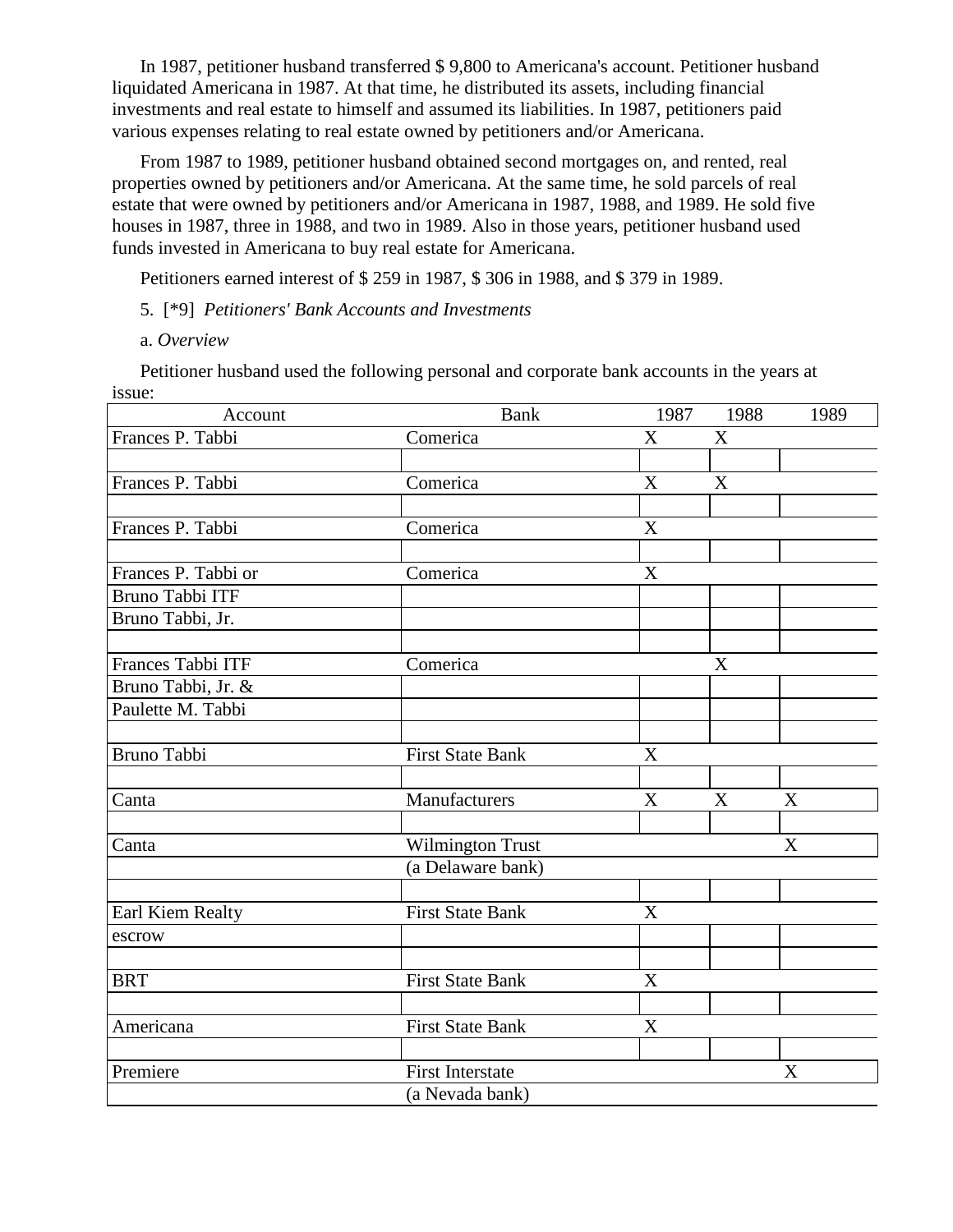| Account           | Bank                 | 1987 | 1988 | 1989           |
|-------------------|----------------------|------|------|----------------|
|                   |                      |      |      |                |
| <b>Homeowners</b> | <b>Manufacturers</b> |      |      | $\overline{ }$ |

b. *1987*

Petitioner husband signed the signature card for the BRT account. He was listed as president and petitioner wife was listed as secretary of Americana on its account. Petitioner husband signed petitioner wife's name on the signature card for the Americana account. Petitioner husband used his Social Security number on the BRT and Canta business accounts for the years in issue.

Petitioner husband deposited the following amounts in 1987:

| Account         | Type of Income      | Amount     |
|-----------------|---------------------|------------|
| Petitioner wife | commissions         | \$3,534.74 |
| Petitioner wife | other               | 4,500.00   |
| <b>BRT</b>      | commissions         | 34,103.96  |
| <b>BRT</b>      | refunds             | 724.31     |
| <b>BRT</b>      | other               | 3,052.00   |
| Canta           | commissions         | 680.00     |
| Canta           | refunds             | 133.95     |
| Canta           | other               | 462.50     |
| Americana       | $\frac{1}{1}$ other | 11,502.38  |
| -----           |                     |            |

[\*10]

1 Americana deposited in its checking account \$ 11,502.38, reflecting the net proceeds from cashing CD's of \$ 80,002.38, and replacing them with CD's of \$ 68,500.

Petitioner husband had \$ 32,598.70 of commissions,  $2\frac{1}{3}$  858.26 of refund income, 3 and \$ 19,517 of other income in 1987. Petitioners reported income of \$ 29,522 from petitioner husband's real estate activities for 1987.

2 Petitioner husband deposited \$ 38,318.70 in commissions; however, we subtracted \$ 4,875 of land contract payments and \$ 845 of transfers between bank accounts in figuring his commission income for 1987.

3 Petitioner husband received refunds of certain business expenses, such as insurance and utilities, that he deposited in his various accounts.

Petitioner husband deposited the following amounts in the Earl Kiem Bell/Shores escrow account in 1987:

| Amount                | Source of funds                          |
|-----------------------|------------------------------------------|
| \$50,002.78 Americana |                                          |
|                       | 30,268.57 sale of real estate owned by   |
|                       | petitioners and/or Americana             |
|                       | 7,229.75 petitioner husband's income     |
|                       | 1,907.00 installment income from sale of |
|                       | real estate                              |
|                       | 2,707.00 Schedule E rental income        |
|                       | 3,110.00 petitioners' bank accounts      |
| Total: \$95,225.10    |                                          |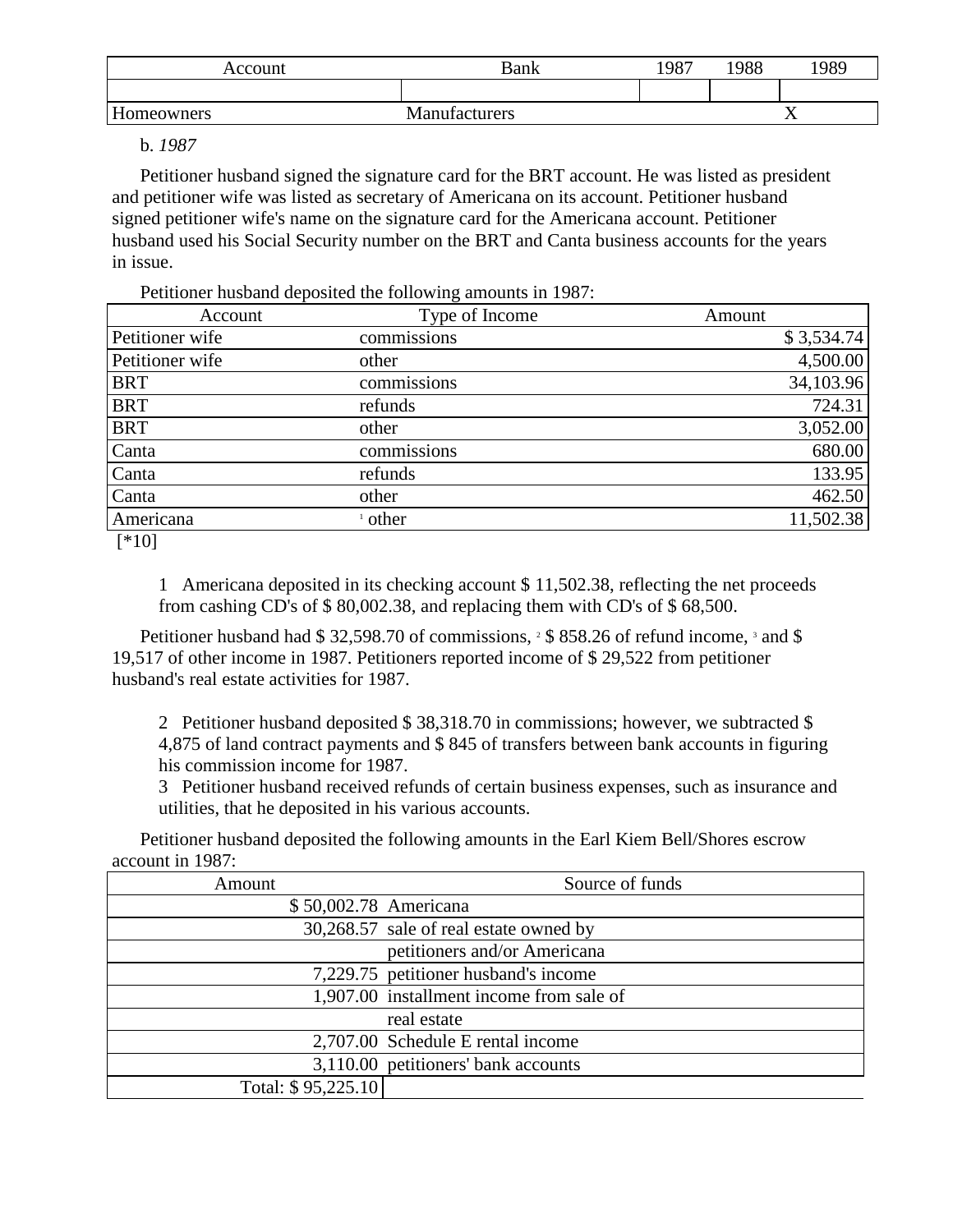[\*11] Petitioner husband used \$ 53,265.84 from the escrow account in 1987 to pay petitioners' personal expenses and expenses relating to various real properties owned by petitioners and/or Americana.

Petitioner husband made several deposits of currency of more than \$ 100 in 1987.

Petitioner husband deposited income he earned in 1987 and 1988 in bank accounts in petitioner wife's name. She used these bank accounts to pay personal and household expenses.

## c. *1988*

Petitioner husband earned commissions of \$ 14,621.84 in 1988 from the sale of two residences in Rochester, Michigan. Petitioner husband cashed the two commission checks at the East Side Market, and deposited the cash. Petitioner husband made several other large (i.e., more than \$ 1,000) deposits of currency in 1988.

| Account         | Type of Income | Amount     |
|-----------------|----------------|------------|
| Petitioner wife | commissions    | \$7,888.00 |
| Petitioner wife | other          | 4,651.58   |
| Canta           | commissions    | 69,242.26  |
| Canta           | refunds        | 403.50     |
| Canta           | other          | 2,488.30   |
| unknown         | commissions    | 14,621.84  |

Petitioner husband deposited the following amounts in 1988:

Petitioner husband had real estate commissions of \$ 91,752, refunds of \$ 404, and other income of \$ 7,180 in 1988. Petitioners reported [\*12] income of \$ 15,480 from petitioner husband's real estate activities for 1988.

## d. *1989*

Petitioner husband deposited his real estate commissions in the bank accounts of Canta, Premiere, and Homeowners. He routinely transferred funds between the Canta and Premiere corporate accounts and the Canta and Homeowners noncorporate accounts in 1989. Petitioner husband routinely used funds from the Canta and Premiere corporate accounts to pay petitioners' personal living expenses.

Petitioner husband deposited \$ 23,425 of Soldi's commission checks from various title companies in accounts which he controlled. Soldi had not recorded those payments on its books.

| Account    | Type of Income | Amount           |
|------------|----------------|------------------|
| Canta      | commissions    | $4$ \$ 30,285.62 |
| Canta      | other          | 150.00           |
| Premiere   | commissions    | 525,989.49       |
| Canta II   | commissions    | 621,826.42       |
| Canta II   | refunds        | 481.05           |
| Homeowners | commissions    | 1,395.00         |

Petitioner husband deposited the following amounts in 1989:

4 This includes \$ 12,508 of Soldi's funds petitioner husband deposited in Canta's Manufacturers account.

5 This includes \$ 3,929.49 of Soldi's funds petitioner husband deposited in the Premiere account.

[\*13]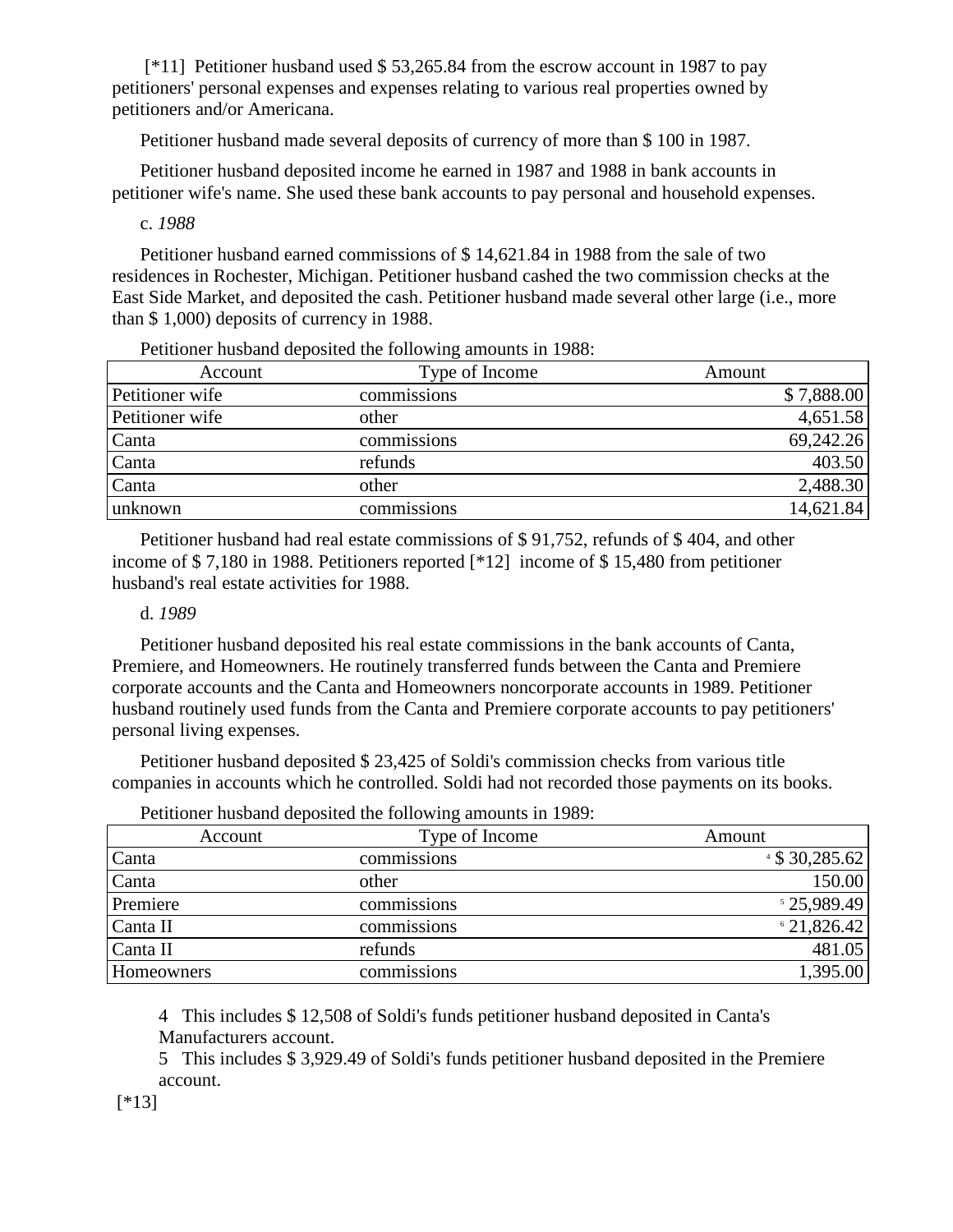6 This includes \$ 6,988 of Soldi's funds petitioner husband deposited in Canta's Wilmington Trust account.

Petitioner husband deposited no commission checks in petitioner wife's accounts in 1989. However, he or one of the other Soldi shareholders wrote checks to petitioner wife on Soldi's bank account totaling \$ 4,148.29 in 1989.

Petitioner husband had real estate commissions of \$ 79,496 (including \$ 23,425 of Soldi's funds which petitioner husband deposited in accounts which he controlled), refunds of \$ 481.05, and other income of \$ 150 in 1989. Petitioners reported that they had income of \$ 49,652 from petitioner husband's real estate activities for 1989.

# 6. *Petitioner Husband's Payments to Clients and Investors*

On October 16, 1986, petitioner husband was the agent for Christoforo and Jacqueline Mazzola at a real estate closing on 42407 Jo-Ed, Sterling Heights, Michigan. As their agent, he received \$ 79,129 at the closing. Petitioner husband deposited the \$ 79,129 in Americana's bank account. In 1987, petitioner husband borrowed \$ 42,186 from his parents, Richard and Elvera Tabbi, to [\*14] pay the Mazzolas. He paid the Mazzolas (or Olympia Homes on the Mazzolas' behalf) \$ 46,387 from the Earl Kiem Realty Bell/Shores escrow account in 1987 and \$ 35,395 from Canta in 1988.

Petitioner husband reimbursed investors in Americana for their investments in 1987, 1988, and 1989. He paid them \$ 3,725 in 1987, \$ 1,800 in 1988, and \$ 6,370 in 1989.

Petitioners refunded a deposit of \$ 1,287 to two former clients, Robert and Charlene Graham, which they paid for the sale of a home at 16711 Lincoln, East Detroit, Michigan.

On November 24, 1987, petitioner husband borrowed \$ 8,700 from Comerica Bank to pay investors and business expenses. In December 1987, petitioner husband borrowed \$ 32,000 from his parents to pay investors and business expenses.

# 7. *The Bagnasco-Tabbi Funeral Home*

Petitioner husband owned an interest in the Madison Funeral Home Corp., which operated the Bagnasco-Tabbi Funeral Home in 1987. He sold his interest in 1987 for 11 funeral certificates (worth about \$ 5,000 each) and 30 months of health insurance (worth \$ 2,500).

## 8. *Petitioners' Residence*

Oliver Homes, a Michigan corporation wholly owned by LoChirco, bought a lot at 200 Tanglewood, Rochester [\*15] Hills, Michigan, for \$ 19,500 from Biltmore Properties on December 20, 1977. On January 28, 1985, Oliver Homes conveyed the lot to petitioner wife. Petitioner wife did not pay for the lot. On March 4, 1987, petitioner wife conveyed the lot for no charge to Oliver Homes, and Oliver Homes built a house on the lot. Oliver Homes then sold the house to petitioner wife for \$ 175,921. Petitioners lived in the Tanglewood home in 1987 and 1988. Petitioners spent \$ 15,000 to improve that home while petitioner wife owned it. On August 2, 1988, petitioner wife sold it for \$ 237,000. Petitioner wife had sales expenses of \$ 561. Her cost basis in the house was \$ 210,691.

On February 22, 1989, petitioner wife bought a lot at 41741 Alden, Clinton Township, Michigan, for \$ 35,000. Canta built a residence on this lot in 1989. Petitioner wife bought the residence on October 12, 1989, for \$ 160,000.

# 9. *Petitioners' Returns*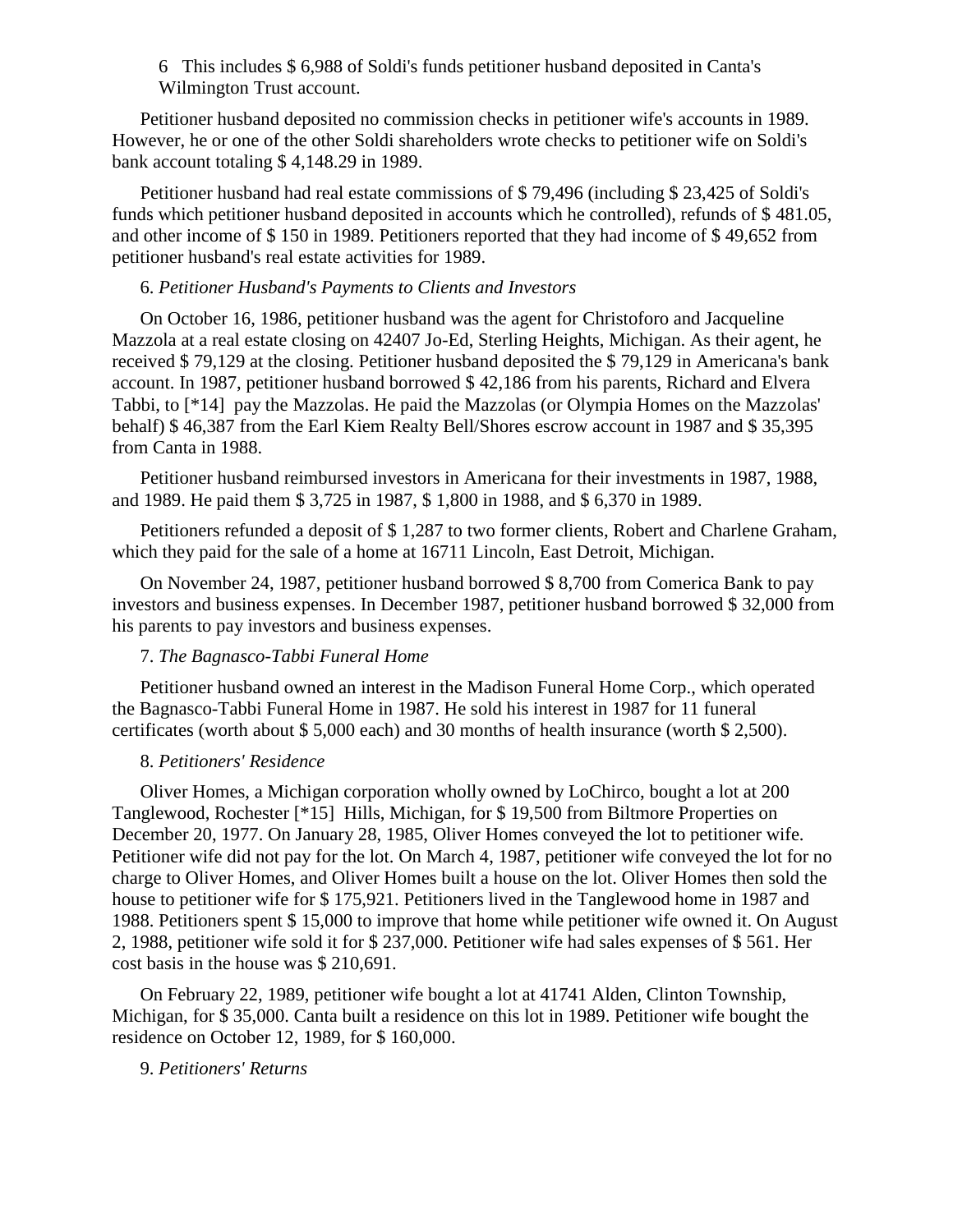H & R Block prepared petitioners' 1987 and 1988 returns. Petitioner husband gave H & R Block various documents to prepare those returns. For the 1988 Schedule C, he gave H & R Block only his real estate commission receipts totaling \$ 15,480 as shown on a Form 1099. He did [\*16] not give them records of commission checks that he cashed before depositing, records of corporate payment of petitioners' personal expenses, or records of commissions petitioner husband received that were payable to another entity.

Petitioners did not review the returns before signing them. They did not claim all of their exemptions for 1987.

Gerald Carnago, of Carnago, Neddermeyer & Bringard, prepared petitioners' 1989 return. Petitioners filed their returns for 1987 on April 25, 1988, for 1988 on September 5, 1989, and for 1989 on October 23, 1990.

Petitioner husband did not keep books and records (other than checks) for his businesses from 1987 to 1989. He used accountants to keep his books, balance his checking accounts, and prepare returns from 1974 to 1986. He could not afford to use accountants after 1986 because his business declined.

Petitioners reported on their 1988 and 1989 returns that they owned several real properties that Americana formerly owned: 11420 Nashville, 14509 Mayfield, and 9550 Whittier.

## 10. *Respondent's Examination*

Respondent's revenue agents reconstructed petitioners' income for 1987, 1988, and 1989 using the bank deposits plus expenditures [\*17] method. Revenue Agent Martin interviewed petitioner husband on May 29 and October 23, 1990, and on September 17, 1991. Petitioner husband cooperated with Revenue Agent Martin and Revenue Agent Andrews' investigation. He gave the agents his checks, which were his only records of the transactions. He did not make misleading statements to, or give misleading documents to, respondent's agents.

The revenue agents identified all bank accounts for which petitioners had signatory authority during the years in issue, and obtained signature cards, monthly statements, canceled checks, deposits slips, and deposit items for these accounts. The agents analyzed the deposits made to these accounts, and excluded all deposits that the agents believed were nontaxable, including transfers between accounts. The agents also obtained other documents, such as real estate closing statements, to identify income from real estate commissions, rents, refunds, and other sources. The agents concluded that petitioners had income in 1987 from petitioner husband's use of the Earl Kiem Bell/Shores escrow account to pay petitioners' personal living expenses.

### 11. *Petitioners' Unreported Income*

Petitioners had [\*18] unreported income of \$ 35,566 in 1987, \$ 87,711 in 1988, and \$ 30,475 in 1989.

Petitioners had gains from real estate sales of \$ 5,595 for 1987, and losses of \$ 19,759 for 1988 and \$ 832 for 1989. They had net gains of \$ 5,595 for 1987, and net losses of \$ 19,759 for 1988 and \$ 520 for 1989.

Petitioners underreported their capital loss by \$ 12,080 in 1987 and overreported capital gain by \$ 12,377 in 1988. They had a net loss of \$ 63,165 in 1987 and a net gain of \$ 474 in 1988, excluding capital gain from the sale of their interests in the Bagnasco-Tabbi Funeral Home and Americana.

OPINION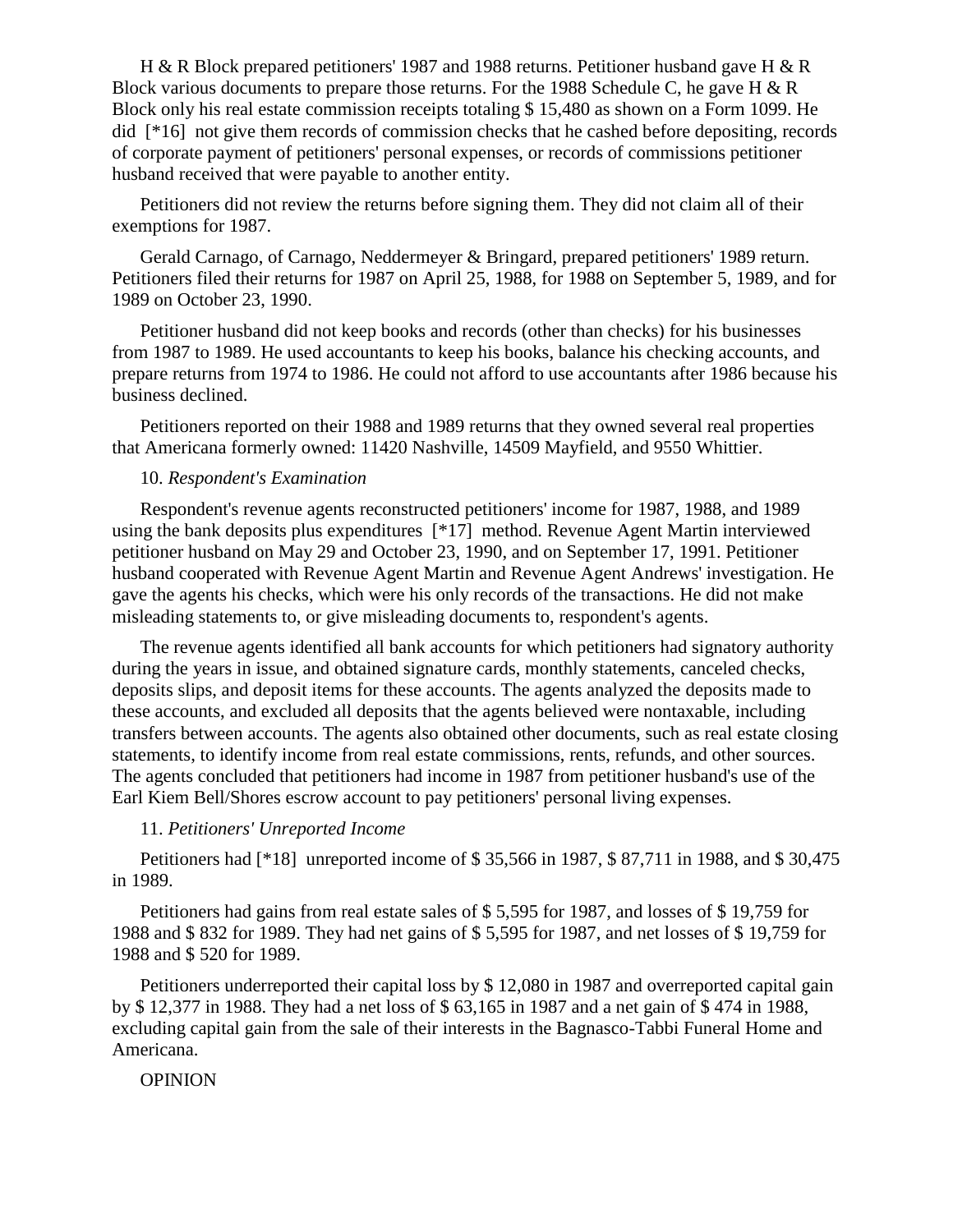## 1. *Respondent's Use of the Bank Deposits Method*

Respondent used the bank deposits plus expenditures method to determine petitioner's income for the years in issue. <sup>7</sup> If a taxpayer does not maintain adequate books and records, respondent may reconstruct a taxpayer's income by any reasonable method which clearly reflects income. Sec. 446; *Holland v. United States, 348 U.S. 121, 130-132 (1954)*. The bank deposits method has long been approved by the courts as a method for computing income. *Estate of Mason v. Commissioner, 64 T.C. 651, 656 (1975)*, [\*19] affd. *566 F.2d 2 (6th Cir. 1977)*. Bank deposits are prima facie evidence of income. *Tokarski v. Commissioner, 87 T.C. 74, 77 (1986)*; *Estate of Mason v. Commissioner, supra at 656-657*. 8

7 Respondent determined petitioners' income from the escrow account by computing disbursements as income less any funds petitioner husband deposited in the account. 8 Respondent concedes that petitioners are not liable for tax on other income items of \$ 100 for 1987 and \$ 144 for 1988.

Respondent's determination is presumed to be correct, and petitioners bear the burden of proving otherwise. Rule 142(a); *Welch v. Helvering, 290 U.S. 111, 115 (1933)*. Petitioners must overcome the presumption as to each item of unreported income in respondent's deficiency determination. *Foster v. Commissioner, 391 F.2d 727, 735 (4th Cir. 1968)*, affg. in part, revg. in part on other grounds *T.C. Memo. 1965-246*. [\*20]

Petitioners argue that respondent erred in including in their income for 1987: \$ 11,502 from Americana's bank account, \$ 23,615 ° from petitioner husband's use of the Earl Kiem escrow account, \$ 858 of refunds received by petitioner husband, and \$ 8,015 of other income.

| Checks written on escrow account:    |             |
|--------------------------------------|-------------|
| Checks for personal expenses         |             |
| and real estate                      | \$53,265.84 |
| Checks to/for benefit of Mazzolas    | 46,387.00   |
| <b>Checks to Charlene Graham</b>     | 1,287.00    |
| Total checks:                        | 100,939.84  |
|                                      |             |
| Petitioners' basis in account:       |             |
| Americana funds                      |             |
| Americana funds deposited to account | \$50,002.78 |
| Payments to/for Mazzolas             | 46,387.00   |
|                                      | 3,615.78    |
|                                      |             |
| Petitioners' funds                   |             |
| Installment income from real estate  |             |
| sales                                | \$1,907.00  |
| Rental income deposited to account   | 2,707.00    |
| <b>Transfers</b>                     | 3,110.00    |
| Income from real estate sales        | 13,788.38   |
| Funds from other sources             | 7,229.75    |
|                                      | 28,742.13   |
|                                      |             |
|                                      |             |

9 Respondent calculated that petitioners had taxable income of \$ 23,615 from their personal use of funds in the Earl Kiem escrow account as follows: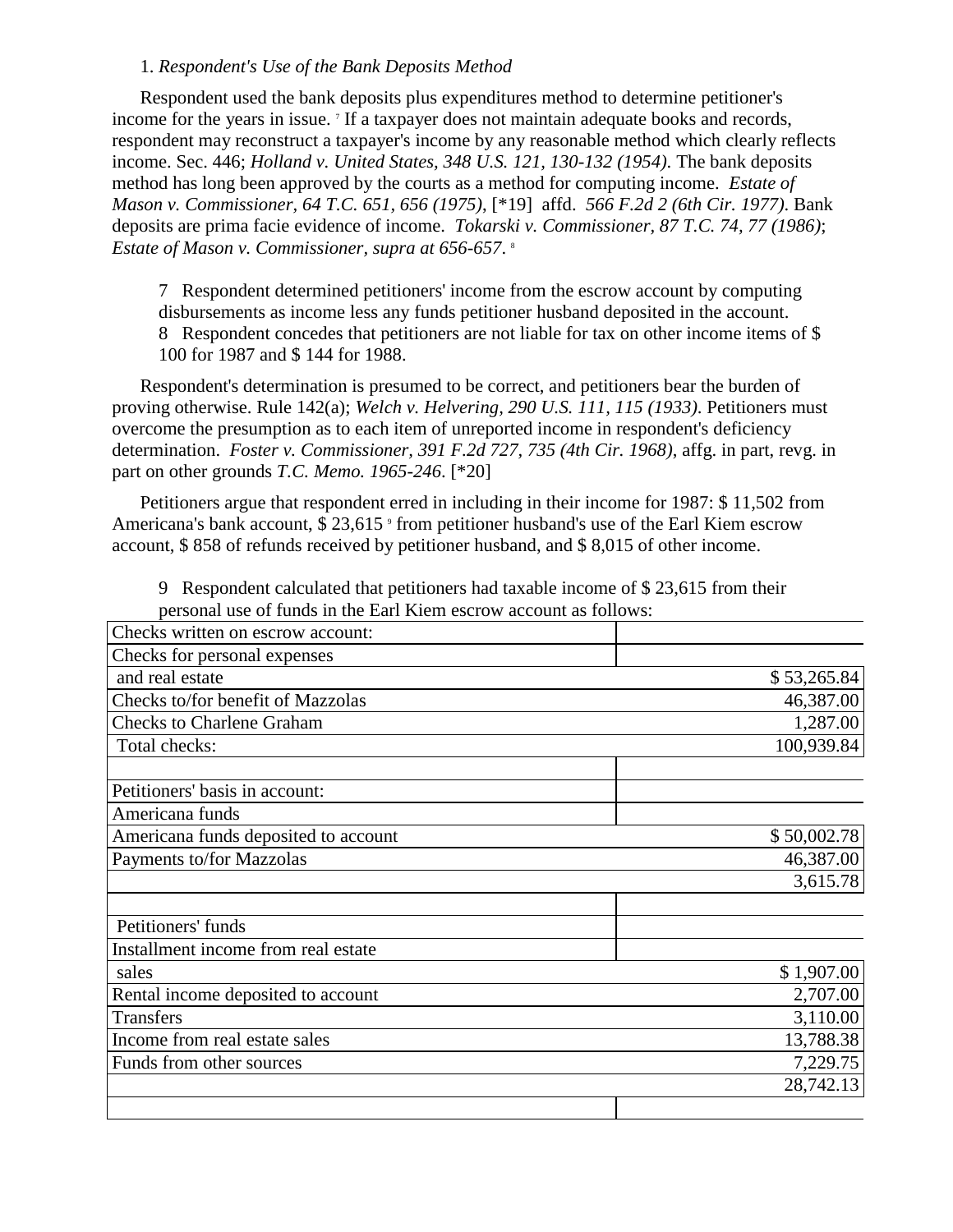| <b>Funds</b> for petitioners' benefit: |             |
|----------------------------------------|-------------|
| Rental income deposited to account     | \$2,707.00  |
| Checks written for petitioners'        |             |
| benefit                                | 53,265.80   |
| Total:                                 | 55,972.80   |
|                                        |             |
| Taxable income from account:           |             |
| Funds for petitioners' benefit         | \$55,972.80 |
| Petitioners' basis in account          | 32,357.91   |
|                                        | 23,614.89   |

[\*21] Petitioners contend that respondent improperly reallocated income from Americana to petitioners in disregard of section 482 by claiming that Americana was the alter ego of petitioner husband. Similarly, petitioners argue that respondent improperly reallocated income from the Earl Kiem escrow account to petitioners under section 482. However, respondent did not reallocate income to petitioners from Americana or the Earl Kiem escrow account under section 482.

Respondent argues that petitioners are taxable on Americana's income because petitioner husband improperly converted Americana's assets to his control and intermingled his financial affairs with those of Americana such that Americana became his alter ego. We disagree. Respondent cited no authority for us to apply the alter ego theory in these circumstances. We do not apply an alter ego theory to reallocate income from Americana to petitioners because Americana engaged in bona fide business activities and was a separate taxable entity. *Jackson v. Commissioner, 233 F.2d 289, 291 (2d Cir. 1956)*, affg. *24 T.C. 1 (1955)*; *Paymer v. Commissioner, 150 F.2d 334, 336-337 (2d Cir. 1945)* [\*22] (income from property taxed to stockholders, rather than the corporation, only if the corporation is a dummy or sham or is used for tax avoidance purposes). As discussed below *infra* par. 9, petitioner husband did not fraudulently divert corporate funds from Americana. Cf. *Ruidoso Racing Association, Inc. v. Commissioner, 476 F.2d 502, 506 (10th Cir. 1973)*, affg. in part and revg. and remanding in part *T.C. Memo. 1971-194*; *Moore v. Commissioner, T.C. Memo. 1977-275*, affd. *619 F.2d 619 (6th Cir. 1980)* (corporation's dominant shareholder fraudulently diverted corporate funds for personal use and so controlled the corporation that the corporate entity was destroyed and the corporation became the individual's alter ego). Thus, we do not include \$ 11,502 from Americana's account in petitioners' income for 1987.

Petitioners contend that respondent must establish that Americana and the Earl Kiem escrow account had sufficient earnings and profits before respondent attributes income (i.e., constructive dividends) to petitioners. We disagree. Petitioner husband controlled [\*23] the deposits in the Earl Kiem escrow account, and used those funds to pay petitioners' personal expenses and petitioners' real property expenses. When a corporation pays a nondeductible personal expense of its sole shareholder, or permits a shareholder to use corporate property for a personal purpose, the shareholder receives a constructive dividend to the extent the corporation's earnings and profits provide personal benefit to the shareholder. *Secs. 301*, *316*; *Falsetti v. Commissioner, 85 T.C. 332, 356-357 (1985)*; *Henry Schwartz Corp. v. Commissioner, 60 T.C. 728, 744 (1973)*. Petitioners bear the burden of proving that Americana and the Earl Kiem escrow account had insufficient earnings and profits to support the constructive dividend treatment. *Hagaman v. Commissioner, 958 F.2d 684, 695 n.16 (6th Cir. 1992)*, affg. and remanding *T.C. Memo. 1987-*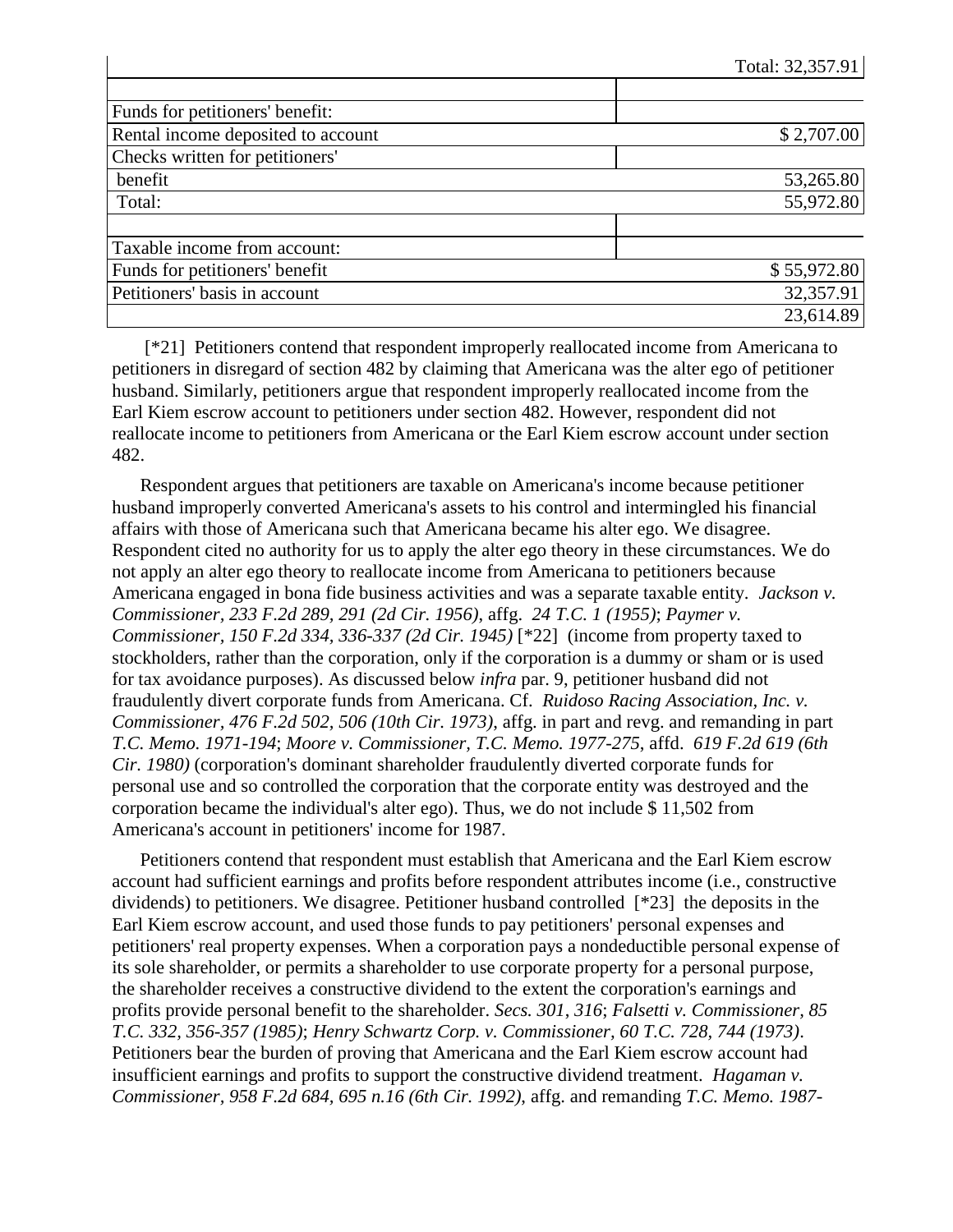# *594*; *United States v. Leonard, 524 F.2d 1076, 1083 (2d Cir. 1975)*; *Truesdell v. Commissioner, 89 T.C. 1280, 1295-1296 (1987)*. Petitioners have not carried their [\*24] burden.

Petitioners argue that for 1988 respondent erred in reconstructing their income, <sup>10</sup> and in including in income refunds of \$ 404 and other income of \$ 7,036. For 1989, petitioners argue that respondent erred in including in income refunds from Lucido Insurance Agency of \$ 481.05, and as other income a check from Michael Larco for \$ 150 because it was a loan repayment.

10 Petitioners incorrectly omitted installment sales of \$ 9,017 from their calculation of their income for 1988.

Petitioners have failed to prove that the disputed items for 1987, 1988, and 1989 were nontaxable. Refunds petitioner husband received are includable in petitioners' income because they were refunds for various items, such as insurance and utilities, that petitioner husband deducted as business expenses. Petitioners have not proved that cash deposits they made, several of which exceeded \$ 1,000, were from a nontaxable source. Petitioners did not show that the payment from Larco was repayment of a loan.

Petitioners have failed to [\*25] prove that respondent erred by including in income for 1987 petitioners' use of the Earl Kiem escrow account to pay personal expenses and their real property expenses of \$ 23,615. *Sec. 301*; *Falsetti v. Commissioner, supra*; *Henry Schwartz Corp. v. Commissioner, supra.* However, as stated above, we do not treat funds deposited to Americana's account as income taxable to petitioners. We sustain respondent's calculation of petitioners' unreported income for 1987, 1988, and 1989, except for the inclusion of the Americana funds in 1987.

### 2. *Self-Employment Taxes*

Respondent determined that petitioners are liable for self-employment taxes under *section 1401* for 1987, 1988, and 1989. *Section 1401* imposes a tax on a taxpayer's self-employment income. "Self-employment income" includes the net earnings from self-employment derived by an individual during the taxable year. *Sec. 1402(b)*. Net earnings from self- employment income means gross income, less certain deductions, derived by an individual from any trade or business carried on by such individual. *Sec. 1402(a)*.

Respondent concedes that petitioners are not liable for self-employment [\*26] tax for 1987 on \$ 23,615 attributed to them from their personal use of Earl Kiem Bell/Shores escrow account funds, and \$ 11,502 from Americana's bank account.

Petitioners bear the burden of proving that they are not liable for the taxes imposed by *section 1401*. Rule 142(a). Petitioners concede that they are liable for self-employment tax on their real estate income less business deductions. They argue, however, that they are not liable for self-employment tax on other amounts on the theory that they did not receive those amounts, or if received, that those amounts were nontaxable gifts or loan repayments. Petitioners also argue that petitioner husband is not liable for self-employment tax on the income he earned as a real estate dealer selling and renting houses he held for sale primarily to customers. *Sec. 1402(a)(1)*.

We held above that petitioners failed to prove that they did not have unreported income in the amounts asserted by respondent. They have not proven that they did not receive that income, nor have they proven that it is not subject to self-employment tax. Petitioner husband received refunds for items, such as insurance and utilities, that he deducted as business expenses. [\*27] The refunds are includable in petitioners' income and are subject to self-employment tax.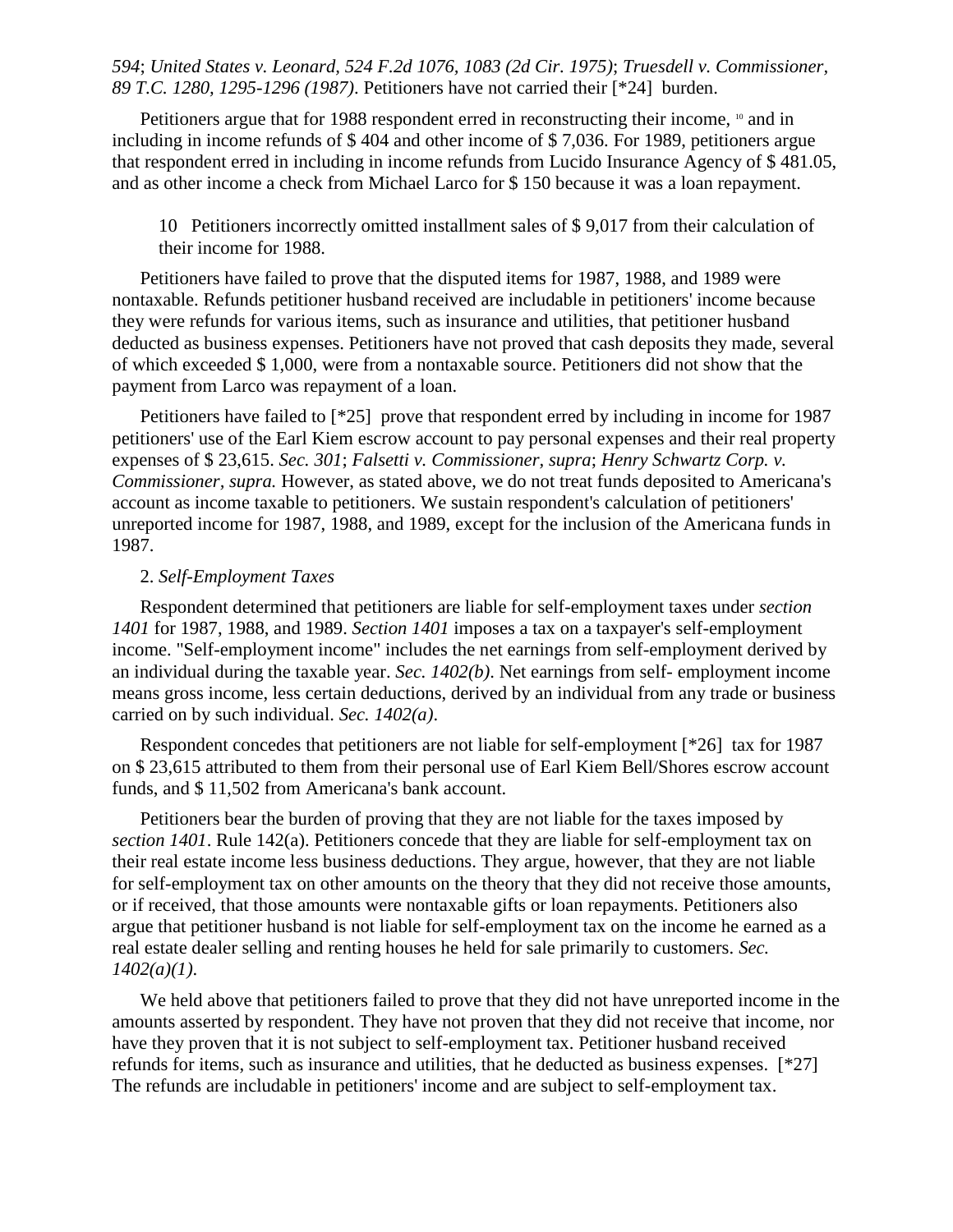An individual who is engaged in the business of selling real estate to customers may be classified as a real estate dealer. Sec. 1.1402(a)- 4(a), Income Tax Regs. Rentals from real estate and the related deductions are excluded from net earnings subject to self-employment tax unless the rentals are received in the course of a taxpayer's trade or business as a real estate dealer. *Sec. 1402(a)(1)*; *Hopper v. Commissioner, 94 T.C. 542, 545 (1990)*; *sec. 1.1402(a)-4(a), Income Tax Regs.*

Whether property is held by a taxpayer for investment or for sale to customers in the ordinary course of his trade or business is a question of fact. *Cottle v. Commissioner, 89 T.C. 467, 486 (1987)*; *Daugherty v. Commissioner, 78 T.C. 623, 628 (1982)*. As discussed below, we hold that petitioner husband was a dealer in real estate. Thus, the rentals are subject to self-employment tax. *Sec. 1402(a)(1)*; *Rockwell v. Commissioner, T.C. Memo. 1972- 133*, affd. *512 F.2d 882 (9th Cir. 1975)*. [\*28] Petitioners have failed to prove that they are not liable for self-employment tax except as conceded by respondent.

# 3. *Unreported Income From the Sale of Petitioners' Residence*

The parties dispute the basis of the lot Oliver Homes gave to petitioner wife. Respondent contends that the lot has a zero basis; petitioners contend that the basis of the lot is \$ 19,500, which was the cost of the lot to Oliver Homes. Taxpayers bear the burden of proving their basis in the lot. Rule 142(a).

A taxpayer who acquires property by gift takes a basis in the property equal to the lesser of the donor's basis or the fair market value. *Sec. 1015*. Respondent argues that petitioner wife had no basis in the lot because her father, LoChirco, misappropriated it from Oliver Homes. Respondent argues that because transactions within a family group are subject to special scrutiny, *Fitz Gibbon v. Commissioner, 19 T.C. 78, 84 (1952)*, and because LoChirco was petitioner wife's father, his failure to pay Oliver Homes for the lot before Oliver Homes conveyed it to his daughter should be treated as a constructive dividend to him, followed by a gift of the lot from him to her. [\*29] Respondent asserts that petitioners did not show that LoChirco recognized a constructive dividend on the transfer of the lot, and that therefore he had no basis in the lot when Oliver Homes conveyed it to petitioner wife. *Commissioner v. Farren, 82 F.2d 141, 143- 144 (10th Cir. 1936)*; *Crane v. Commissioner, 68 F.2d 640 (1st Cir. 1934)*, affg. *27 B.T.A. 360 (1932)*. Respondent contends that, under *section 1015*, petitioner wife had no basis in the lot.

Petitioners argue that under *section 301*, a distribution to LoChirco was taxable to him at the lot's fair market value. Revenue Agent Rizzardi used \$ 10,000 as LoChirco's basis for the lot, and concluded that LoChirco realized a constructive dividend because Oliver Homes built petitioners' home on the lot. Petitioners contend that petitioner wife's basis in the lot was the amount Oliver Homes paid for it, namely \$ 19,500, or, in the alternative, the amount accepted by Agent Rizzardi in his audit of the LoChircos, \$ 10,000. Petitioners argue that their gain on the sale of their home should be reduced accordingly.

Petitioners have not proven that LoChirco [\*30] realized a constructive dividend when Oliver Homes distributed the lot to him. See *Loftin & Woodard, Inc. v. United States, 577 F.2d 1206, 1242 (5th Cir. 1978)*; *Goldstein v. Commissioner, 298 F.2d 562, 566 (9th Cir. 1962)*, affg. *T.C. Memo. 1960-276*; *Melvin v. Commissioner, 88 T.C. 63, 79-80 (1987)*, affd. per curiam *894 F.2d 1072 (9th Cir. 1990)*. Also, petitioners have not established the fair market value of the lot when Oliver Homes distributed it to LoChirco. *Sec. 301(b)*. We hold that petitioner wife's basis in the lot was zero.

4. *Capital or Ordinary Income and Loss*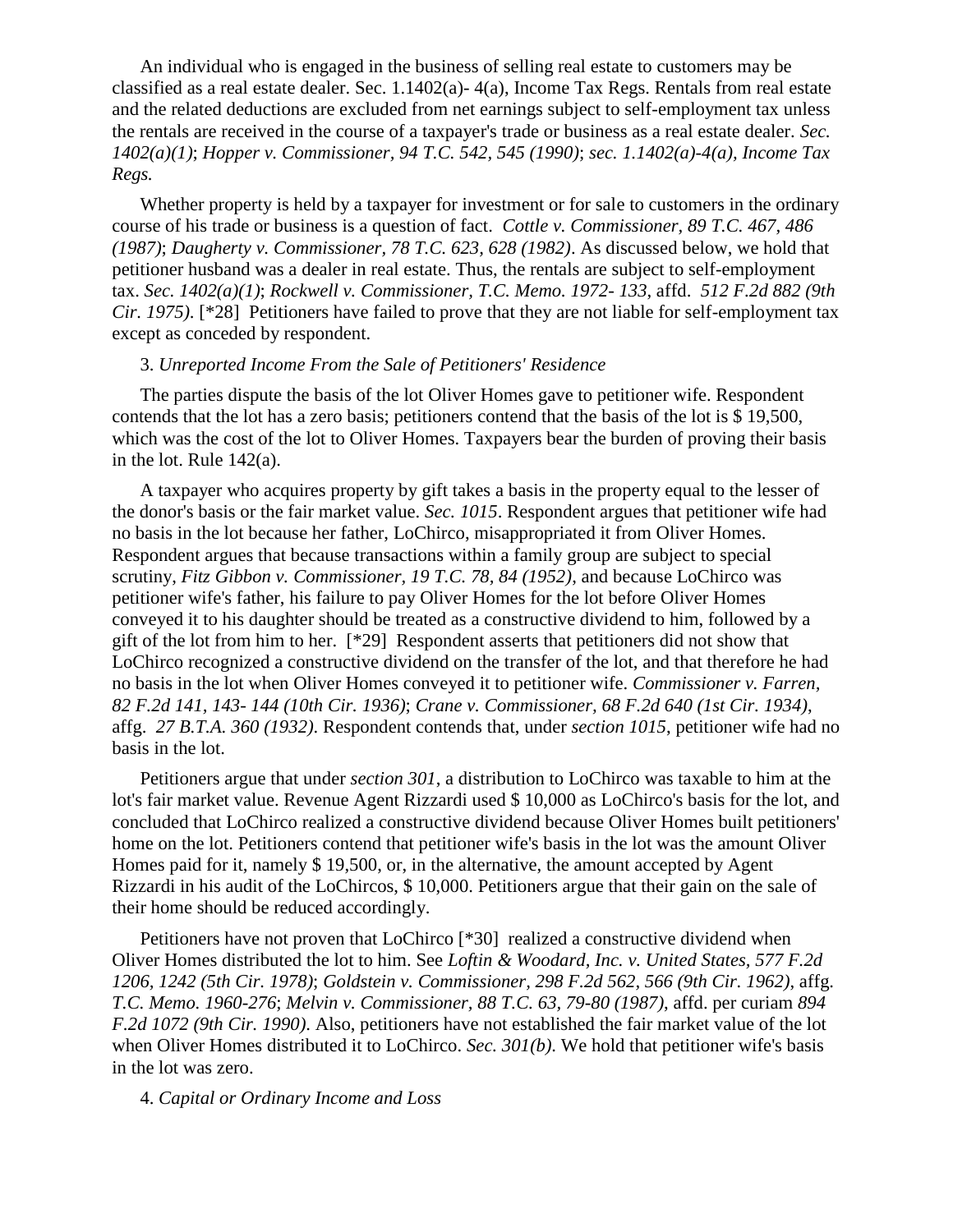Petitioners argue that the character of the gains and losses from petitioner husband's sale of real estate in the years at issue was ordinary and not capital because he held the real estate primarily for sale to customers in the ordinary course of business. *Sec. 1221(1)*; *Suburban Realty Co. v. United States, 615 F.2d 171, 174 (5th Cir. 1980)*; *Biedenharn Realty Co. v. United States, 526 F.2d 409, 415 (5th Cir. 1976)*. [\*31]

*Section 1221(1)* excludes from capital asset classification--

 stock in trade of the taxpayer or other property of a kind which would properly be included in the inventory of the taxpayer if on hand at the close of the taxable year, or property held by the taxpayer primarily for sale to customers in the ordinary course of his trade or business \* \* \*

The function of *section 1221(1)* is "to differentiate between 'profits and losses arising from the everyday operation of a business' \* \* \* and 'the realization of appreciation in value accrued over a substantial period of time'". *Malat v. Riddell, 383 U.S. 569, 572 (1966)*. " Primarily" means "principally" or "of first importance". *Malat v. Riddell, supra.*

Whether property is held by a taxpayer "primarily for sale to customers in the ordinary course of \* \* \* business" is a question of fact. *S & H, Inc. v. Commissioner, 78 T.C. 234, 242 (1982)*. Courts consider numerous factors in deciding this issue, and no one factor is controlling. *Biedenharn Realty Co. v. United States, supra at 415*. Petitioner bears the [\*32] burden of proving that his property was not so held. Rule 142(a); *Welch v. Helvering, 290 U.S. 111, 115 (1933)*.

The following factors indicate that petitioner husband held the houses primarily for sale to customers in the ordinary course of business: (a) The frequency and regularity of sales; (b) the substantiality of sales; (c) the nature and extent of the taxpayer's business; (d) the purpose for which the taxpayer acquired and held the property before sale; (e) the extent of the taxpayer's sales efforts by advertising or otherwise; and (f) the extent of improvements to the property made by the taxpayer. *Byram v. United States, 705 F.2d 1418, 1424 (5th Cir. 1983)*; *United States v. Winthrop, 417 F.2d 905, 910 (5th Cir. 1969)*; *Ross v. Commissioner, 227 F.2d 265 (5th Cir. 1955)*, revg. *T.C. Memo. 1954-177*; *Goldberg v. Commissioner*; *223 F.2d 709 (5th Cir. 1955)*, revg. *22 T.C. 533 (1954)*; *Guardian Indus. Corp. v. Commissioner, 97 T.C. 308, 316-317 (1991)*, [\*33] affd. without published opinion *21 F.3d 427 (6th Cir. 1994)*.

Before the years at issue, petitioner husband sold properties regularly and frequently. For example, he sold 16 of the 17 properties he acquired personally or from Americana in earlier years. Petitioner husband actively advertised the houses for sale and made substantial efforts to sell them. See *Norris v. Commissioner, T.C. Memo. 1986-151* (taxpayer's extensive solicitation and advertising efforts and use of time and energy for real estate pursuits show that real estate was not held for investment). Petitioner husband made necessary repairs to keep the houses in saleable condition. See *Norris v. Commissioner, supra.* These factors suggest that petitioner husband held these houses for sale to customers.

Because of the downturn in the Detroit residential real estate market in 1987, petitioner husband did not sell as many houses. He sold five houses for \$116,595 in 1987, three for \$ 27,847 in 1988, and two for \$ 42,400 in 1989. To cut costs, he rented properties that he did not sell immediately. The rents paid his carrying costs, such [\*34] as mortgage payments, utilities, and property taxes. Cf. *Baris v. Commissioner, T.C. Memo. 1965- 182* (gain on sale of rental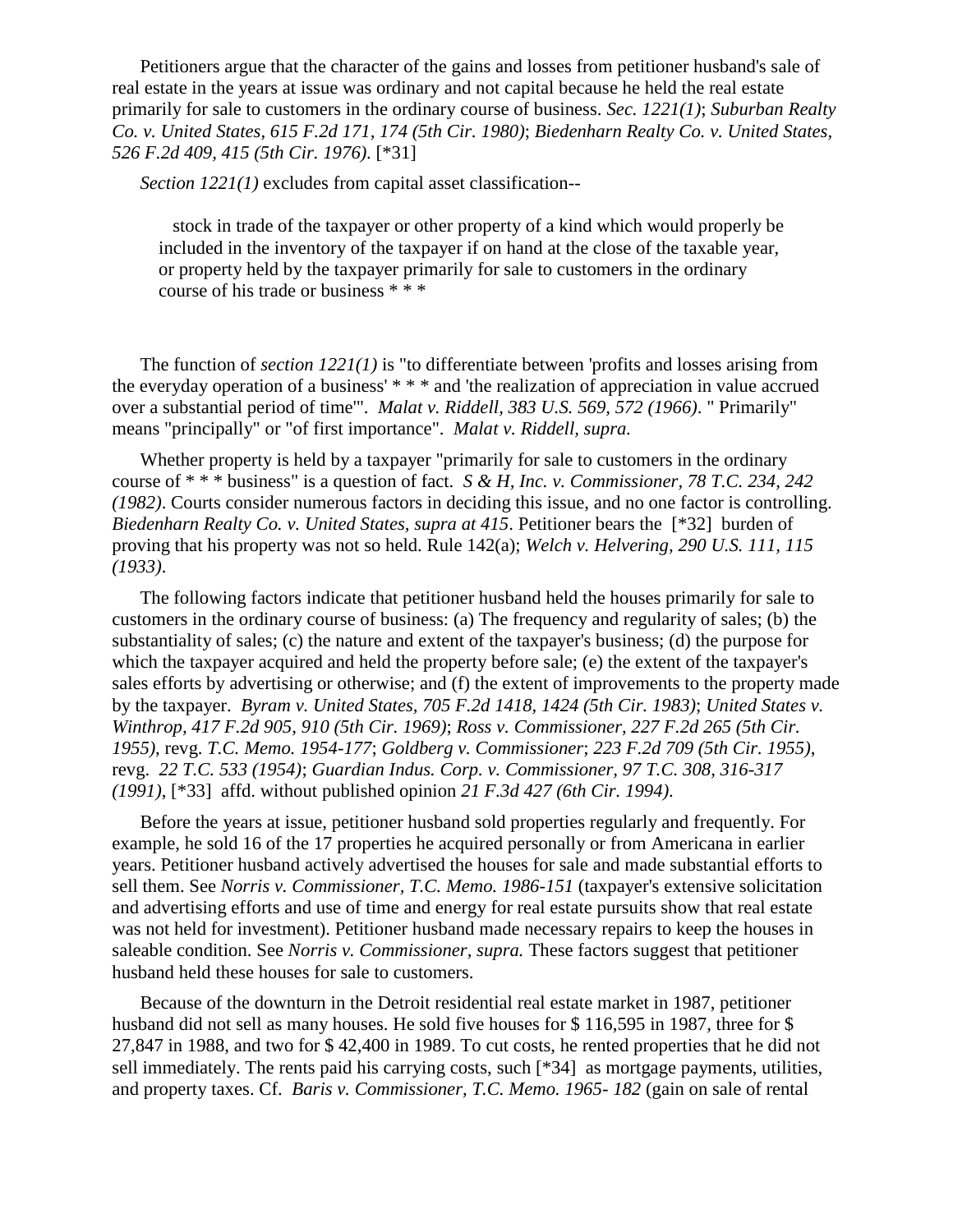property held for sale to customers taxed as ordinary income; rental income deemed incidental). Under these circumstances, we do not believe the infrequency of petitioner husband's sales shows that he held the property for investment rather than for sale. *Suburban Realty Co. v. United States, supra at 174*; *Biedenharn Realty Co. v. United States, supra at 411-412*; *United States v. Winthrop, supra at 907*. We hold that petitioner husband held the houses for sale to customers.

# 5. *Petitioners' Gains and Losses From Other Investments*

Petitioners underreported their capital loss by \$ 12,080 for a net loss of \$ 63,165 in 1987 and overreported capital gain by \$ 12,377 for a net gain of \$ 474 in 1988, excluding capital gain from the sale of their interests in the Bagnasco-Tabbi Funeral Home and Americana.

Petitioners concede that they had capital gain of \$ 2,500 in 1987 on their receipt of 24 months of medical insurance coverage for their [\*35] interest in Bagnasco-Tabbi Funeral Home. Petitioners argue that they had a \$ 33,809 ordinary loss and a \$ 13,278 capital loss in 1987 from their investment in Americana. In the alternative, they argue that they had a \$ 47,087 capital loss in 1987.

Gain or loss upon the disposition of an asset is computed by comparing the amount received with the taxpayer's basis in the asset. *Secs. 1001*, *1011*. Petitioners failed to prove their basis in Americana. Petitioners contend that their total investment in Americana was \$ 50,702 (\$ 9,800 that petitioner husband deposited in Americana's account, plus \$ 5,000 paid for capital stock, \$ 500 loaned to Americana, and \$ 35,402 for amounts petitioner husband paid the Mazzolas), minus \$ 3,615 credited by respondent for petitioners' basis in Americana, for a net investment of \$ 47,087. There is no evidence to support petitioners' position, e.g., no canceled checks. Their only evidence of their investment in the corporation was a listing of \$ 5,000 in capital stock, and loans from stockholders of \$ 499.71 on Americana's 1986 return and \$ 459.99 on its 1987 return. This evidence is not sufficient to substantiate their basis in Americana. Cf. *Wilkinson v. Commissioner, 71 T.C. 633, 639 (1979)*; [\*36] *Halle v. Commissioner, 7 T.C. 245, 249-250 (1946)*, affd. *175 F.2d 500 (2d Cir. 1949)*.

Petitioners claim that they may deduct business interest of \$ 2,660 for payments to the Mazzolas, and Americana's net operating loss of \$ 31,149.29 for 1987. They claim \$ 13,277.71 as a capital loss in 1987.

We disagree. Petitioners are not entitled to basis in Americana for petitioner husband's deposit of \$ 9,800 into its account because petitioner husband did not prove that this was a true investment of funds in Americana; instead, it was an instance of petitioner husband's moving funds between accounts. Petitioners did not offer any evidence showing that the \$ 2,660 petitioner husband paid to the Mazzolas was interest. Also, petitioners have not established the value of the assets they received from Americana when it liquidated. Petitioners have not proven the amount of their basis in Americana, or that they may deduct the business interest or net operating loss in the amounts claimed. Thus, petitioners may not deduct a capital or ordinary loss upon Americana's liquidation.

## 6. *Unreported Interest Income*

Gross income means all [\*37] income from whatever source derived, including dividends and interest. *Sec. 61(a)*.

Petitioners argue that respondent erred in attributing interest income from Americana's bank account in 1987, 1988, and 1989, to petitioners. They contend that interest earned on Americana's account went directly into the account and was not used by petitioners. Petitioners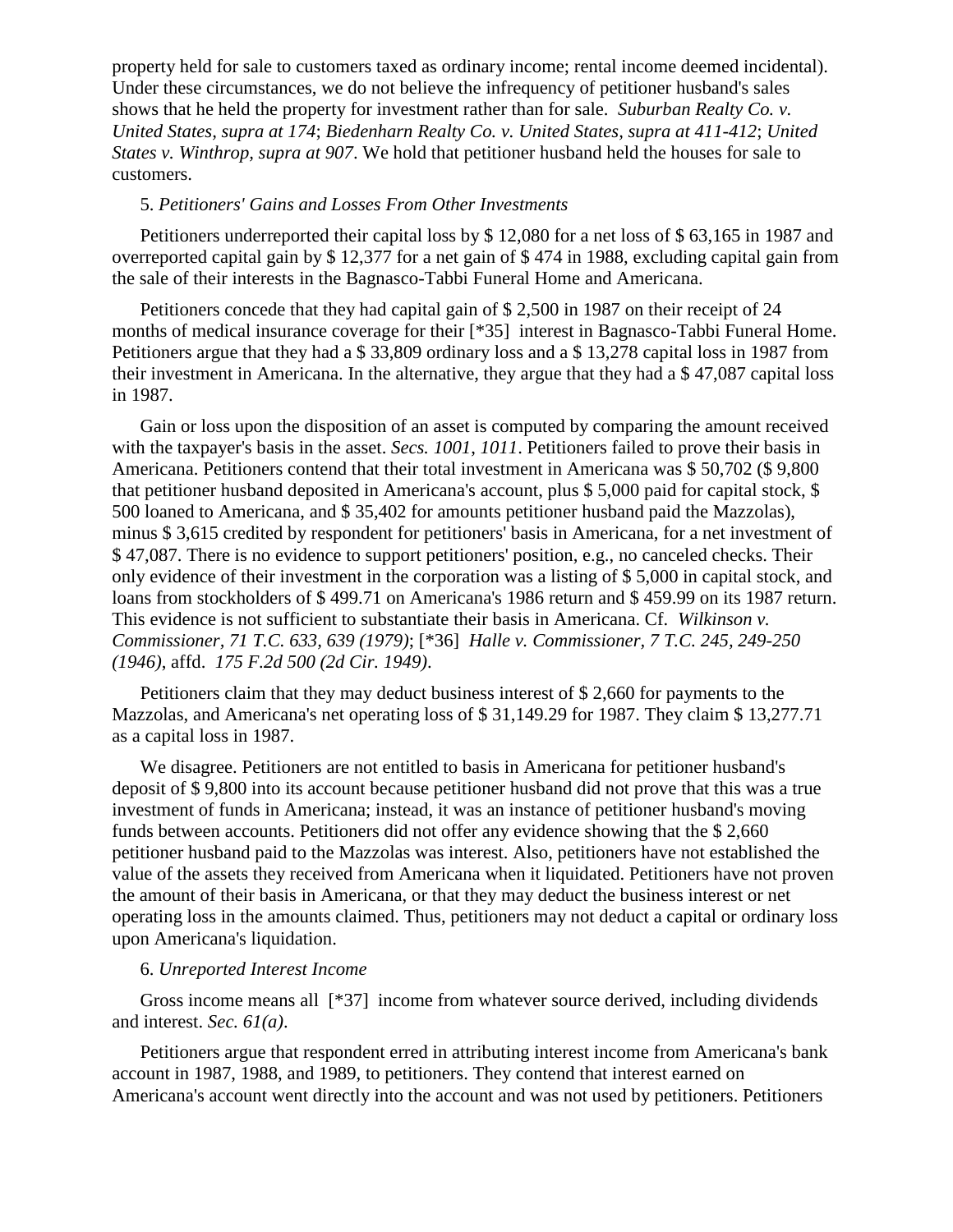argue that a withdrawal of funds from a closely held corporation is a dividend to the recipientshareholder to the extent of the corporation's earnings. See *Halpern v. Commissioner, T.C. Memo. 1982-31* (controlling shareholder who diverts income from corporation receives taxable dividend to the extent of the corporate earnings and profits). Petitioners argue that Americana had no earnings or retained earnings in 1986 or 1987, and that therefore the interest is not income to them.

Petitioners' contention that respondent must show that Americana had sufficient earnings and profits to reallocate interest income to petitioners is erroneous. Petitioner husband acquired ownership of Americana's assets when it liquidated and went out of business in 1987. The interest earned during 1987, 1988, and 1989 on assets [\*38] in the bank account that formerly belonged to Americana is therefore taxable to petitioner husband. We sustain respondent's determination.

## 7. *Deductions*

A taxpayer may deduct ordinary and necessary expenses paid or incurred during the taxable year in carrying on a trade or business. *Sec. 162(a)*. Personal living expenses generally are not deductible. *Sec. 262*. Deductions are a matter of legislative grace, and taxpayers bear the burden of proving that they are entitled to any deductions claimed on their returns. Rule 142(a); *Deputy v. DuPont, 308 U.S. 488, 493 (1940)*; *New Colonial Ice Co. v. Helvering, 292 U.S. 435, 440 (1934)*; *Welch v. Helvering, 290 U.S. 111, 115 (1933)*.

Petitioners claimed Schedules A, C, and E deductions for each of the years in issue. Respondent disallowed some of these deductions because the Earl Kiem Bell/Shores escrow account, rather than petitioners, paid the expenses. Respondent disallowed others because petitioners failed to substantiate that the expenses had a business purpose. <sup>11</sup>

11 Respondent concedes that petitioners may deduct for 1987, advertising expenses of \$ 140.13, office expenses of \$ 488.31, licenses and fees of \$ 279.96, dues of \$ 41, rental maintenance of \$ 684.70, and insurance expenses of \$ 759; for 1988, office expenses of \$ 643.19, rental maintenance of \$ 346, rental insurance of \$ 198, and Schedule C rental expenses of \$ 6,832.85; and for 1989, advertising of \$ 135, and rental insurance of \$ 197. Respondent also concedes that petitioners may deduct a charitable contribution of \$ 50 to the Salvation Army for 1989.

[\*39] Petitioners argue that they substantiated their business deductions with canceled checks and through petitioner husband's testimony about the purpose of the checks.

Petitioners contend that the legal and professional fees they paid in 1987 are deductible on Schedule C, not Schedule A, as determined by respondent. Petitioner husband spent \$ 6,500 in legal fees relating to his bankruptcy resulting from his and Americana's business failure. Petitioners argue that the legal fees are a Schedule C deduction under the origin of the claim doctrine. *United States v. Gilmore, 372 U.S. 39, 48 (1963)*; *Dowd v. Commissioner, 68 T.C. 294, 303-304 (1977)*.

In *Dowd v. Commissioner, supra*, we relied on the origin of the claim doctrine in deciding that business expenses of a bankrupt taxpayer were deductible under *section 162(a)*. Since petitioner husband's business failure with Americana caused his bankruptcy, legal fees paid to file his bankruptcy petition originated with his business. We hold that petitioners may deduct on Schedule C legal fees of \$ 6,500 caused by his business failure. *Dowd v. Commissioner, supra at 304*. [\*40]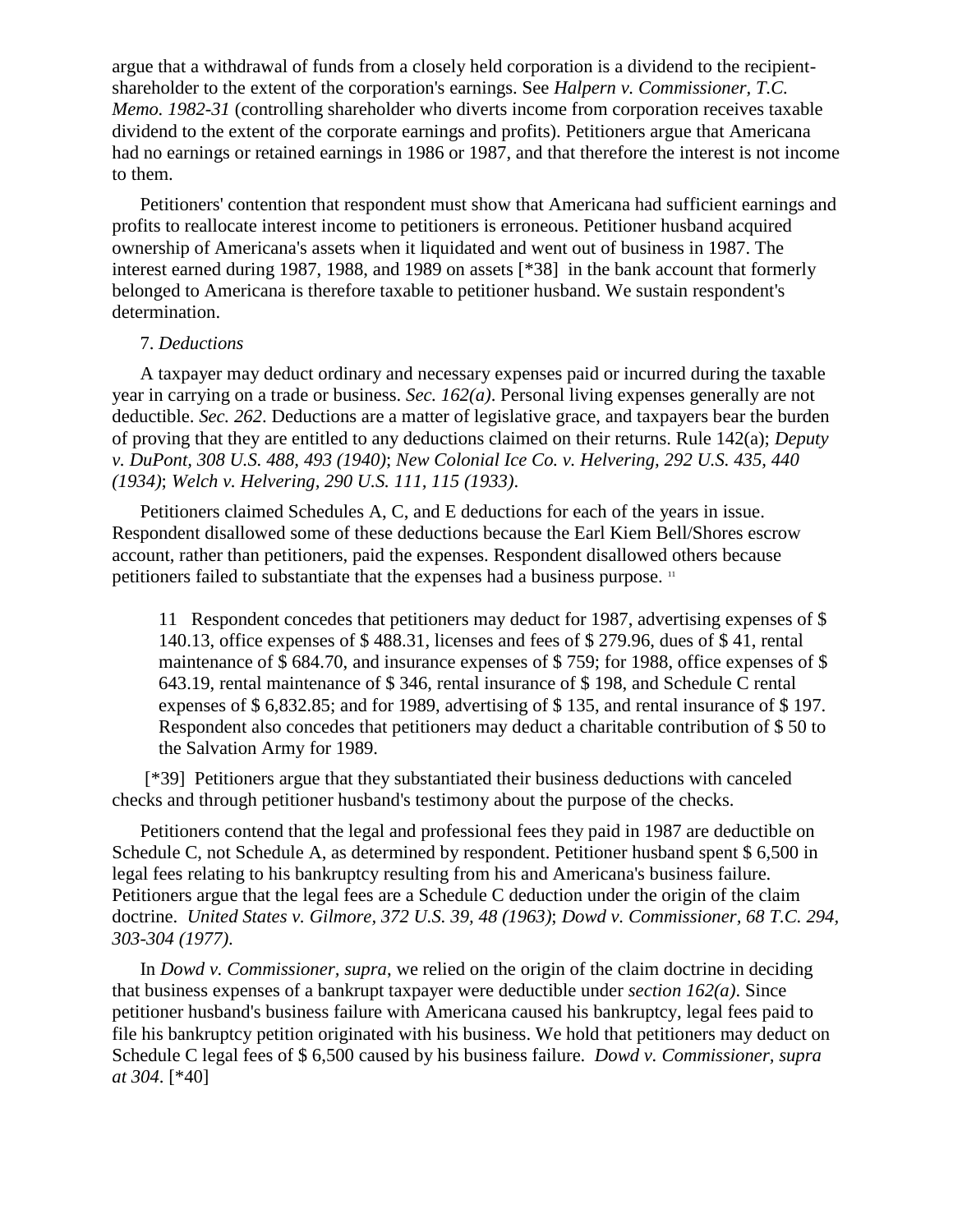Petitioners argue that their payments to Americana investors of \$ 3,725 in 1987, \$ 1,800 in 1988, and \$ 6,370 in 1989 are deductible on Schedule C as ordinary and necessary business expenses.

Respondent argues that the payments to the Americana investors are deductible on Schedule A because Americana's activities were not a trade or business of petitioner husband. Many of the investors were friends of petitioner husband's family. Respondent argues that petitioner husband's claim that he paid investors to protect his own business reputation are self-serving. Respondent argues that no evidence suggests that petitioner husband's financial problems with these investors would affect his reputation as a real estate broker.

We disagree. We find that he carried his burden of proof in this respect. Petitioners may deduct on Schedule C the payments to the Americana investors.

Petitioners paid income tax return preparers' fees of \$ 872 to H & R Block in 1988. Petitioner husband argues that since he was a sole proprietor, he may deduct the return preparation fees on Schedule C, not on Schedule A. We disagree. Tax preparation fees generally are deductible as a Schedule A expense. *Sec. 212(3)*; [\*41] *sec. 1.212-1(1), Income Tax Regs.*; sec. 1.67- 1T(a)(1)(iii), (b), Temporary Income Tax Regs., *53 Fed. Reg. 9875* (Mar. 28, 1988). Petitioners have not provided evidence that would enable us to find or estimate any portion of the fees that is allocable to petitioner husband's business.

We conclude that petitioners failed to prove that they may deduct advertising, rent, office expenses, utilities and telephone, commissions, supplies, licenses and fees, dues, rental maintenance, and insurance expenses in excess of the amounts allowed by respondent. Petitioners' evidence that they could deduct these expenses consisted of the canceled checks and petitioner husband's testimony. Petitioner husband did not explain the nature or necessity of some of the advertising and rental property repairs expenses, or the business purpose for these expenses. He did not show that some insurance expenses had a business, rather than a personal, purpose. Many of the disputed checks were payable to cash or to payees related to petitioners. He did not show whether some of the license fees, rental maintenance, and insurance expenses related to Schedule C or Schedule E activities. Petitioners [\*42] also failed to meet the section 274 substantiation requirements for his club dues for Club Terrasini and the Italian American Cultural Society, and for promotional expenses for watches bearing the Soldi logo. Except as stated in this opinion, petitioners have failed to convince us that they may deduct any of the expenses in excess of those allowed by respondent.

# 8. *Net Operating Loss Carryforward*

Section 172 allows a taxpayer to deduct net operating losses.

Respondent determined that petitioners did not have a net operating loss carryforward from 1987 to 1988 because respondent's adjustments to petitioner husband's 1987 Schedule C activity eliminated the claimed net operating loss. Petitioners attached to their brief appendix C, entitled "Loss Carry Forward 1987", which purports to be petitioners' calculation of their net operating loss for 1987. They did not include references to the record, as required by Rule 151(e)(3). Due to our conclusions about petitioners' unreported income, business expenses, rent expenses, and additional business deductions for 1987, we are not convinced that petitioners had a net operating loss for 1987. We sustain respondent's determination on [\*43] this issue.

9. *Additions to Tax for Fraud Under Section 6653(b) and Penalty Under Section 6663(a)*

a. *Background*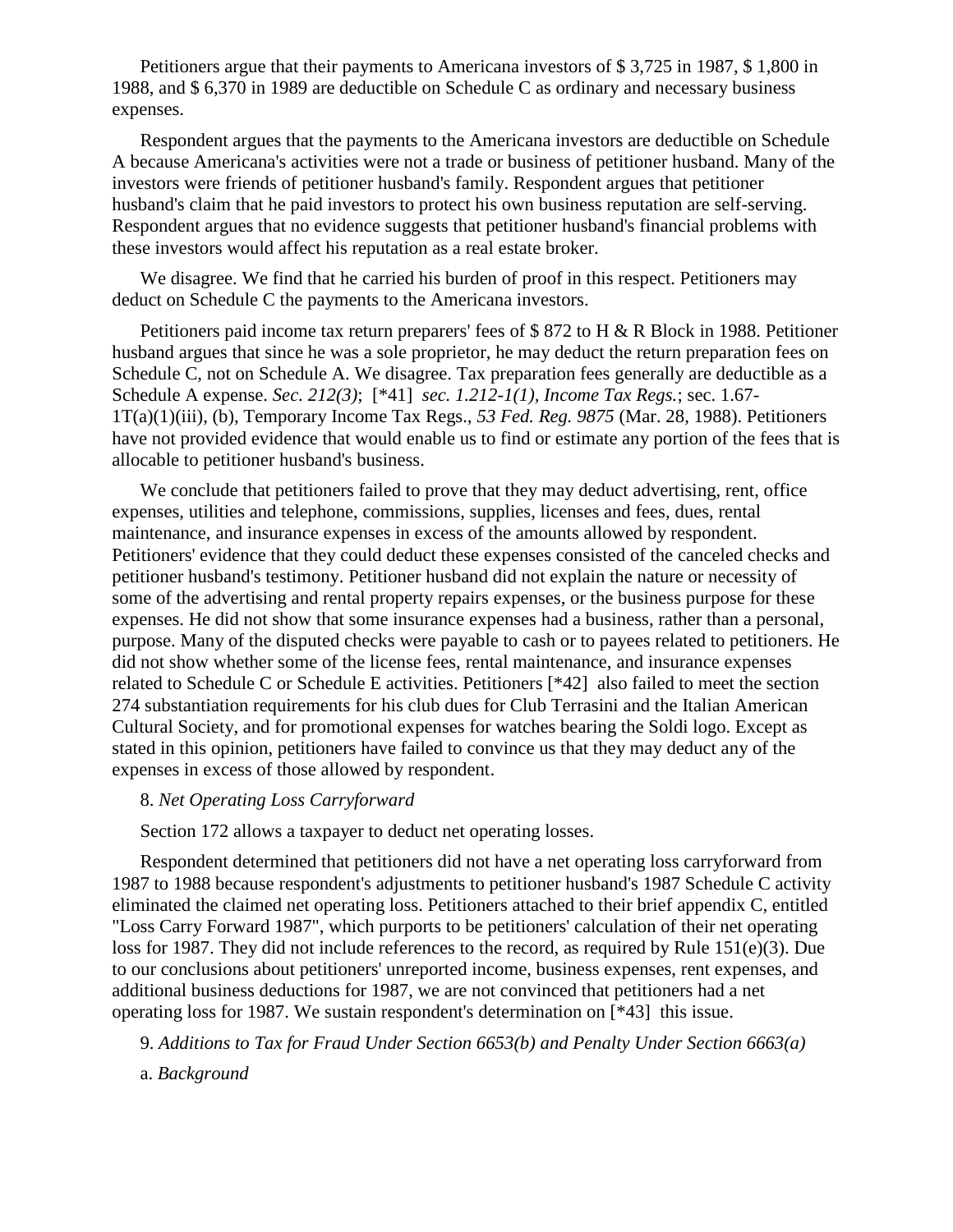Respondent determined that petitioner husband (but not petitioner wife) is liable for the addition to tax for fraud under *section 6653(b)* for 1988 and the fraud penalty under *section 6663(a)* for 1989. A taxpayer is liable for an addition to tax or penalty for fraud equal to 75 percent of the part of the underpayment which is attributable to fraud. *Secs. 6653(b)*, *6663(a)*.

Respondent has the burden of proving fraud by clear and convincing evidence. Sec. 7454(a); Rule 142(b). First, respondent must prove the existence of an underpayment. *Parks v. Commissioner, 94 T.C. 654, 660 (1990)*. Respondent may not rely on petitioners' failure to carry the burden of proof as to the underlying deficiency. *Id. at 660-661*; *Petzoldt v. Commissioner, 92 T.C. 661, 700 (1989)*. Second, respondent must show that petitioner husband intended to evade taxes he believed to be owing by conduct intended to conceal, mislead, or otherwise prevent tax collection. *Stoltzfus v. United States, 398 F.2d 1002, 1004 (3d Cir. 1968)*; [\*44] *Parks v. Commissioner, supra at 661*; *Rowlee v. Commissioner, 80 T.C. 1111, 1123 (1983)*.

# b. *Underpayment*

We conclude that respondent has clearly and convincingly proven that petitioner husband underreported tax for 1988 and 1989.

### c. *Fraudulent Intent*

Respondent must prove by clear and convincing evidence that petitioner husband had fraudulent intent. *Parks v. Commissioner, supra at 664*. For purposes of *section 6653(b)*, fraud means actual, intentional wrongdoing, *Mitchell v. Commissioner, 118 F.2d 308, 310 (5th Cir. 1941)*, revg. *40 B.T.A. 424 (1939)*; i.e., the intentional commission of an act for the specific purpose of evading a tax believed to be owing, *Webb v. Commissioner, 394 F.2d 366, 377 (5th Cir. 1968)*, affg. *T.C. Memo. 1966-81*. Fraud may be proven by circumstantial evidence because direct evidence of the taxpayer's intent is rarely available. *Stephenson v. Commissioner, 79 T.C. 995, 1005-1006 (1982)*, affd. *748 F.2d 331 (6th Cir. 1984)*. [\*45]

Respondent argues that the following badges of fraud are present in this case: A pattern of unreported income, failure to keep books and records, concealment of income, and false statements to revenue agents. We disagree that the evidence is sufficient to clearly and convincingly show that petitioner husband fraudulently underreported income in 1988 and 1989. We recognize that he could not accurately reconstruct income for those years from his books and records, but we are not persuaded that he underreported his income due to fraud, rather than carelessness or negligence.

Respondent alleges that petitioner husband did not have a bank account in his name. Respondent's allegation is not entirely correct; petitioner husband had an account in his name at First State Bank in 1987. Also, Respondent points out that petitioner husband deposited his income in Canta's and petitioner wife's bank accounts, that in 1988 he cashed two commission checks totaling \$ 14,622, and that he gave his return preparer only the 1988 commission income documented by Forms 1099. However, we do not believe petitioner husband's use of those bank accounts was fraudulent. He deposited all of his receipts, including [\*46] the two commission checks he cashed in 1988, in bank accounts, several of which bore his Social Security number. We do not think that he was trying to hide his income or ownership of the accounts.

Respondent points out that petitioner husband did not keep books and records for his real estate business in 1988 and 1989. However, as stated above, we do not believe that he intended to defraud. Instead, we think he did not keep books and records other than his checks because he was disorganized and because he could not afford accountants. See *Compton v. Commissioner, T.C. Memo. 1983-647*.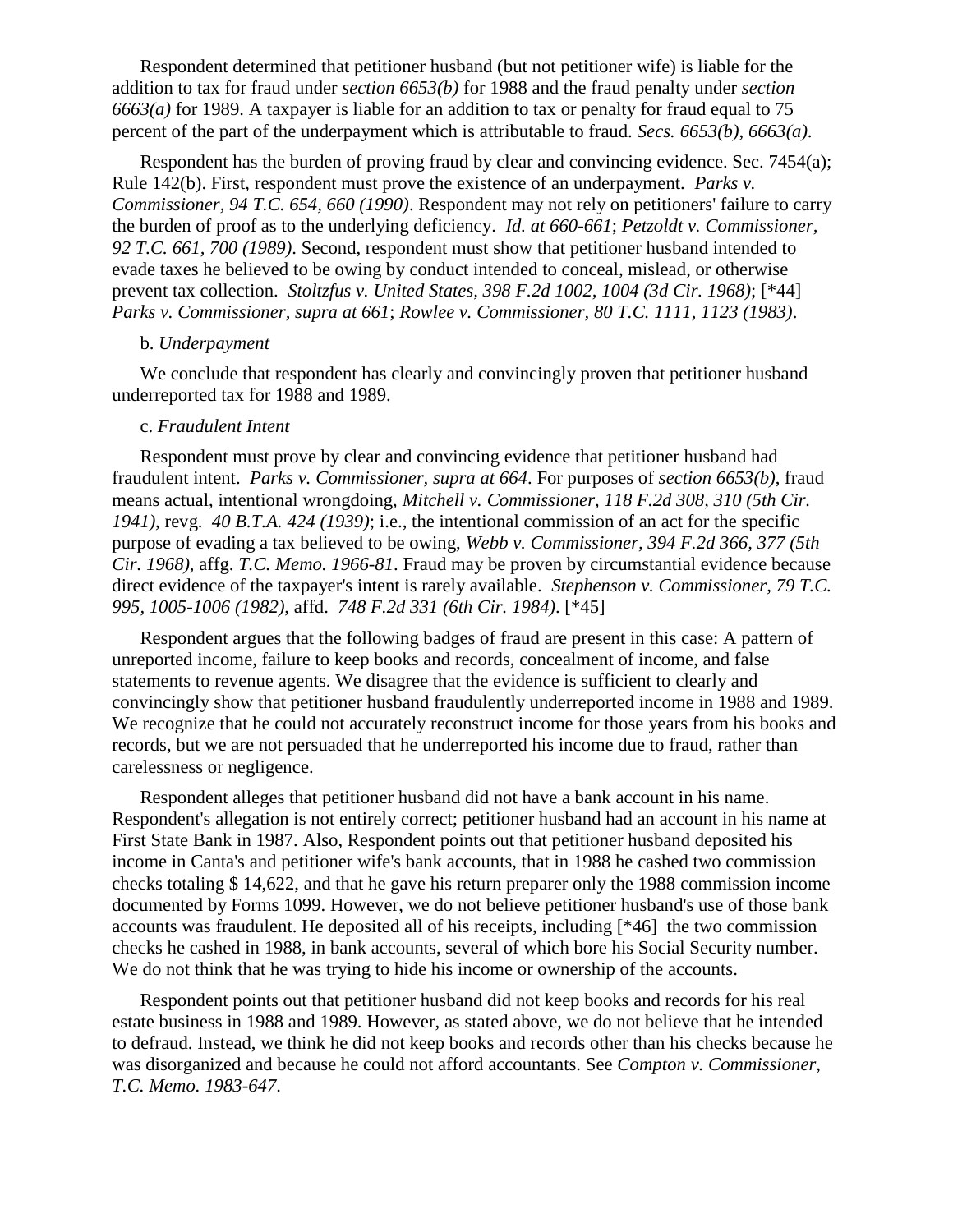Respondent points out that petitioner husband deposited checks from Soldi in Premiere's and Canta's out-of-state bank accounts. Petitioner husband admitted that he routinely transferred funds between accounts. He did this to create a float on these funds. <sup>12</sup> It was not an attempt to hide his income.

12 A float exists when checks that have been credited to the depositor's bank account have not yet been debited to the drawer's bank account. This often permits the interest-free use of funds during the brief period before the checks are debited to the drawer's account. Black's Law Dictionary 640 (6th ed. 1991).

[\*47] Respondent points out that petitioner husband used business bank accounts to pay personal expenses, and that he deposited commission checks in the Homeowners account rather than in a personal account in 1989.

Respondent points out that petitioner husband deposited more than \$ 23,000 in checks payable to Soldi in other accounts he controlled. Respondent argues that he tried to conceal commissions by making Soldi commission checks payable to petitioner wife. We disagree. We do not think this was an attempt to conceal income because the Soldi checks that petitioner husband wrote to petitioner wife were deposited to the local Canta bank account that petitioner husband regularly used and on which he was the signator. We do not believe that petitioner husband diverted checks from Soldi to hide them from the Government. Rather than depositing the checks to Soldi's account, he deposited commissions he had earned to accounts that he regularly used and on which he was the signator. We think the fact that he left a record by depositing the checks is a factor that negates the inference that he was trying to conceal income from the Government.

Respondent argues that petitioner husband concealed [\*48] information from his preparers. We disagree. Petitioner husband did not intentionally conceal information from the return preparers; he did not have records to give them to accurately prepare the returns. We are not persuaded that his lack of records was due to fraud rather than negligence.

Respondent argues that petitioner husband did not cooperate with respondent's agents, and made false statements to a revenue agent. Respondent claims that petitioner husband told the revenue agent that he maintained separate bank accounts for personal and business activities. We do not find that petitioner husband made false statements to a revenue agent. Petitioner husband's business and banking activities were disorganized and he did not properly keep separate accounts for business and personal activities. We are persuaded that petitioner husband's statement, while mistaken in part, was not intentionally false or misleading.

Respondent points out that petitioner husband wrote checks to Americana investors and noted on the checks that they were commissions. Similarly, respondent claims that petitioner husband falsified business expenses by misrepresenting the purpose of the payments on the checks [\*49] and on schedules he gave to respondent. We disagree. We think this is another example of petitioner husband's failure to keep records and the disorganized state of his business affairs. We do not find that petitioner husband intentionally made false or misleading statements to respondent's agents, or that he was uncooperative with respondent's agents.

Respondent's counsel and petitioners' counsel worked hard to reconstruct petitioners' finances. Respondent contends that this shows the extent of petitioner husband's efforts to conceal his financial affairs. We disagree. We think it shows petitioners' belated cooperation with respondent's agents in attempting to get to the bottom of petitioner husband's finances.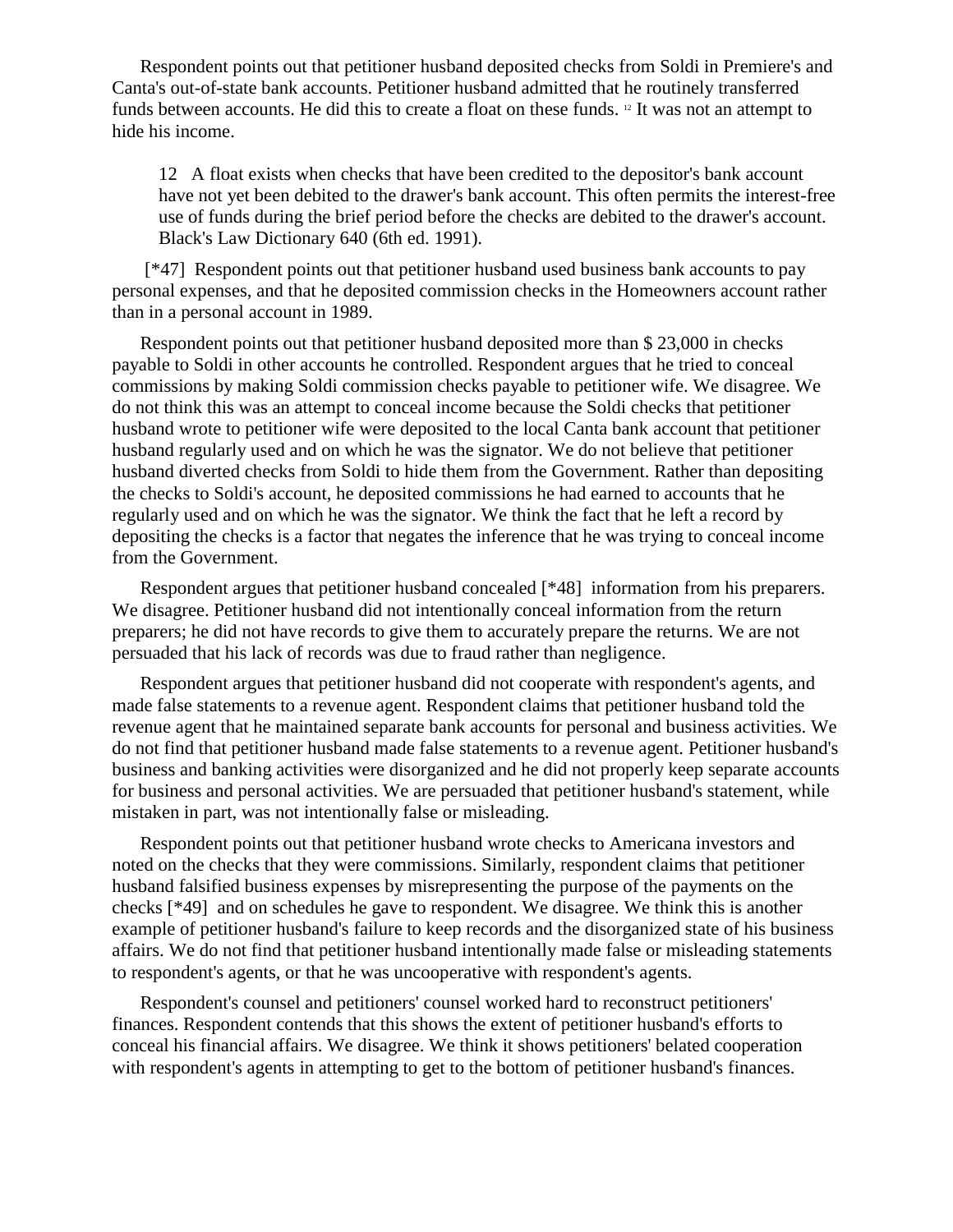While petitioners underreported some income and capital loss, we are not convinced that it was due to fraud. It appears that the underreporting was due to careless bookkeeping and petitioners' difficult personal and financial circumstances, which was negligent, but not fraudulent.

We conclude that respondent has not proven by clear and convincing evidence that petitioner husband is liable for the addition to tax for fraud under *section 6653(b)* for 1988 or the penalty for [\*50] fraud under *section 6663(a)* for 1989.

### 10. *Additions to Tax*

### a. *Late Filing*

Petitioners filed their 1987 and 1989 returns late. A taxpayer is liable for an addition to tax of up to 25 percent for failure to timely file a Federal income tax return unless the taxpayer shows that the failure was due to reasonable cause and not willful neglect. *Sec. 6651(a)(1)*. Petitioner bears the burden of proving that his failure to file a timely return is due to reasonable cause and not willful neglect. *United States v. Boyle, 469 U.S. 241, 245 (1985)*; *Baldwin v. Commissioner, 84 T.C. 859, 870 (1985)*; *Davis v. Commissioner, 81 T.C. 806, 820 (1983)*, affd. without published opinion *767 F.2d 931 (9th Cir. 1985)*. To prove reasonable cause, a taxpayer must show that he exercised ordinary business care and prudence but nevertheless could not file the return when it was due. *Crocker v. Commissioner, 92 T.C. 899, 913 (1989)*; sec. 301.6651-  $1(c)(1)$ , Proced. & Admin. Regs.

Petitioners argue that they had reasonable cause for filing their 1987 return [\*51] late because petitioner husband believed that he had no tax liability for 1987 in view of his financial difficulties and bankruptcy. They contend that they had reasonable cause for filing their 1989 return late because their infant son Antonino was gravely ill in 1989, was hospitalized and had heart surgery in April 1990, and died in August 1990.

Illness of a taxpayer or member of his or her immediate family may be reasonable cause for late filing if the taxpayer shows that he or she cannot file a timely return because of such illness. *Williams v. Commissioner, 16 T.C. 893, 906 (1951)*; *Hayes v. Commissioner, T.C. Memo. 1967- 80*. While incompetence, mental illness, alcoholism, or other incapacity may excuse a taxpayer from late filing, a taxpayer's selective inability to meet his tax obligations when he can conduct normal business activities does not excuse his late filing or failure to file. *Kemmerer v. Commissioner, T.C. Memo. 1993-394*; *Bloch v. Commissioner, T.C. Memo. 1992-1*; *Bear v. Commissioner, T.C. Memo. 1992-690*, affd. without [\*52] published opinion *19 F.3d 26 (9th Cir. 1994)*; *Fambrough v. Commissioner, T.C. Memo. 1990-104*.

Petitioner husband had business and financial problems during the time petitioners should have filed their tax return for 1987. However, he continued to operate his real estate business. The fact that he actively engaged in real estate activities throughout this period, we believe, shows that his financial difficulties did not prevent him from filing their 1987 tax return on time. We find that petitioners' failure to timely file the 1987 return was not due to reasonable cause. Therefore, we find that they are liable for the addition to tax under *section 6651(a)(1)* for 1987.

Respondent argues that, despite petitioners' personal problems resulting from Antonino's tragic illness and death, petitioner husband was not ill and was able to carry on his business activities in 1989. We disagree. Petitioners' son had heart surgery in April 1990, around the time that their 1989 return was due to be filed. He was hospitalized until late July. Petitioners were at the hospital with him continuously during these 4 months. Petitioners' son died [\*53] in August 1990, and they filed their 1989 return in October 1990. We are convinced by these facts that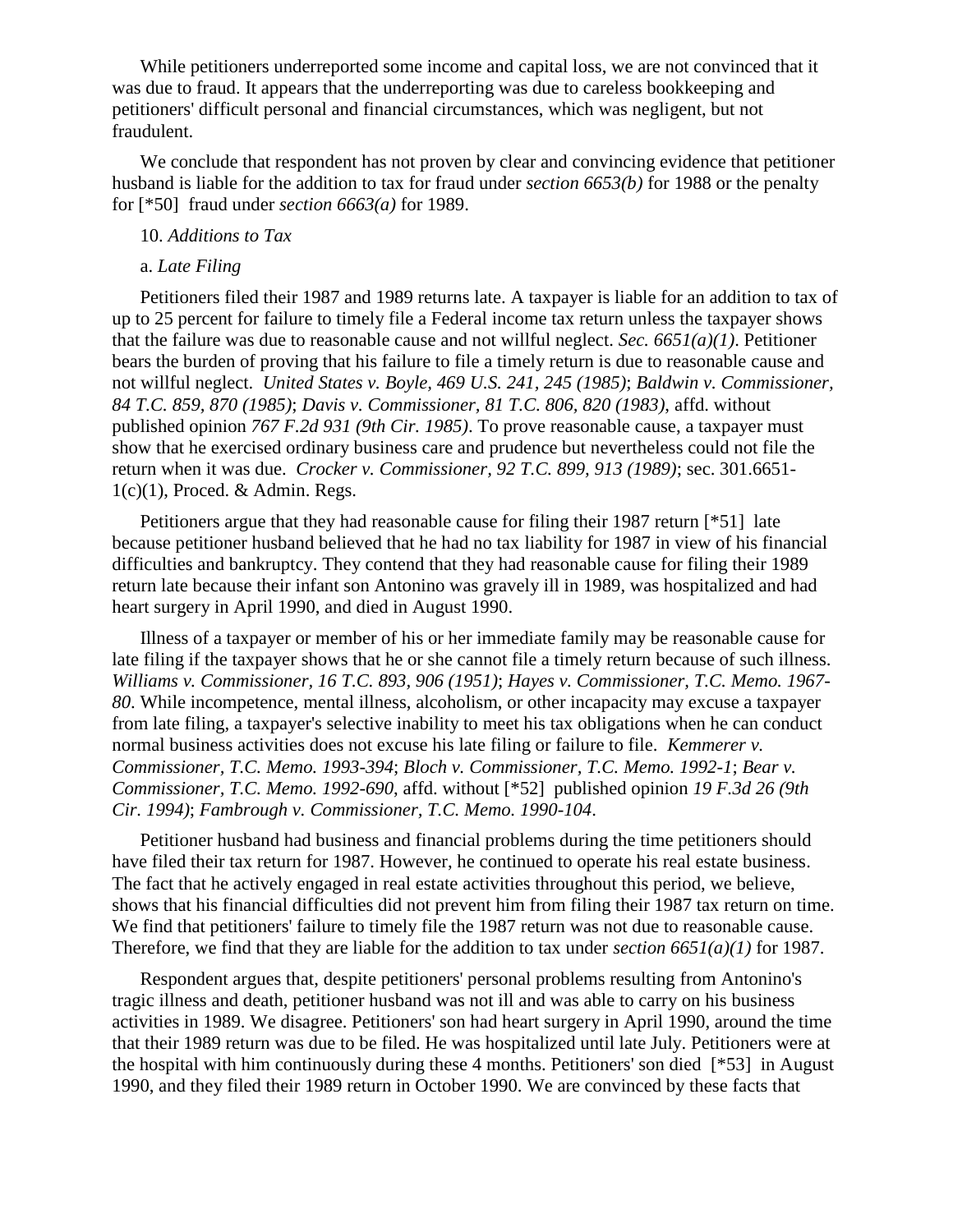petitioners' late filing of their 1989 return was due to reasonable cause and not willful neglect. We hold that they are not liable for the addition to tax under *section 6651* for 1989.

### b. *Negligence*

Respondent determined that petitioners are liable for the addition to tax for negligence under *section 6653(a)(1)(A)* and *(B)* for 1987, and under *section 6653(a)(1)* for 1988, and the negligence penalty under *section 6662(b)(1)* for 1989. Petitioners have the burden of proving that they were not negligent. *Neely v. Commissioner, 85 T.C. 934, 947 (1985)*.

*Section 6653(a)(1)(A)* (and *section 6653(a)(1))* imposes an addition to tax equal to 5 percent of the underpayment of tax if any part of the underpayment is due to negligence or intentional disregard of rules or regulations. *Section 6653(a)(1)(B)* imposes an additional liability of 50 percent of the interest due on the underpayment of tax attributable to negligence or intentional disregard of rules or regulations. Beginning in 1989, taxpayers are liable for a penalty equal to 20 percent of the part of the [\*54] underpayment attributable to negligence. *Secs. 6662(a)*, *(b) (1)*. Negligence includes a failure to make a reasonable attempt to comply with the provisions of the Internal Revenue laws or to exercise ordinary and reasonable care in the preparation of a tax return. *Sec. 6662(c)*. Negligence is a lack of due care or failure to do what a reasonable and ordinarily prudent person would do under the circumstances. *Zmuda v. Commissioner, 731 F.2d 1417, 1422 (9th Cir. 1984)*, affg. *79 T.C. 714 (1982)*; *Neely v. Commissioner, supra.*

Petitioners argue that petitioner husband reasonably believed that he had no taxable income in 1987, and that in fact, if his personal activities are combined with Americana's, he had a net operating loss for the year.

Petitioners contend that petitioner husband's income in 1988 was nominal since they had no taxable gain on the sale of their home until they decided whether they would buy a replacement home and roll over the gain. They further contend that they had no taxable income in 1988 after deducting itemized deductions, losses on the sale of real estate, and a loss carryforward [\*55] from 1987.

Finally, petitioners maintain that any inaccuracies on the 1989 return occurred because their child was seriously ill and had heart surgery in April 1990, when the 1989 return was due. They argue that they are not liable for the accuracy related penalty for 1989 because loss carryforwards eliminate any tax liability for 1989.

We disagree. We believe that petitioners' tragic difficulties with Antonino excuse the lateness of the 1989 return, but not its inaccuracies. Petitioner husband did not have books and records showing his sales, commissions, etc., or other information relating to the operation of his businesses. Petitioners substantially underreported their income and overreported their deductions for each of the years in issue. We find that petitioners' underpayments of tax in 1987, 1988, and 1989 were due to negligence because they failed to keep adequate records. *Gilman v. Commissioner, 72 T.C. 730, 751 (1979)*.

## c. *Substantial Understatement*

The next issue for decision is whether petitioners are liable for the addition to tax for substantial understatement of income tax under section 6661(a) for 1987 and 1988. Section 6661(a) [ $*56$ ] provides for an addition to tax in the amount of 25 percent of the amount of any underpayment attributable to a substantial understatement of income tax.

An understatement is the amount by which the correct tax exceeds the tax reported on the return. Sec.  $6661(b)(2)(A)$ . An understatement is substantial if it exceeds the greater of 10 percent of the tax required to be shown on the return or  $$5,000$ . Sec. 6661(b)(1)(A). Petitioners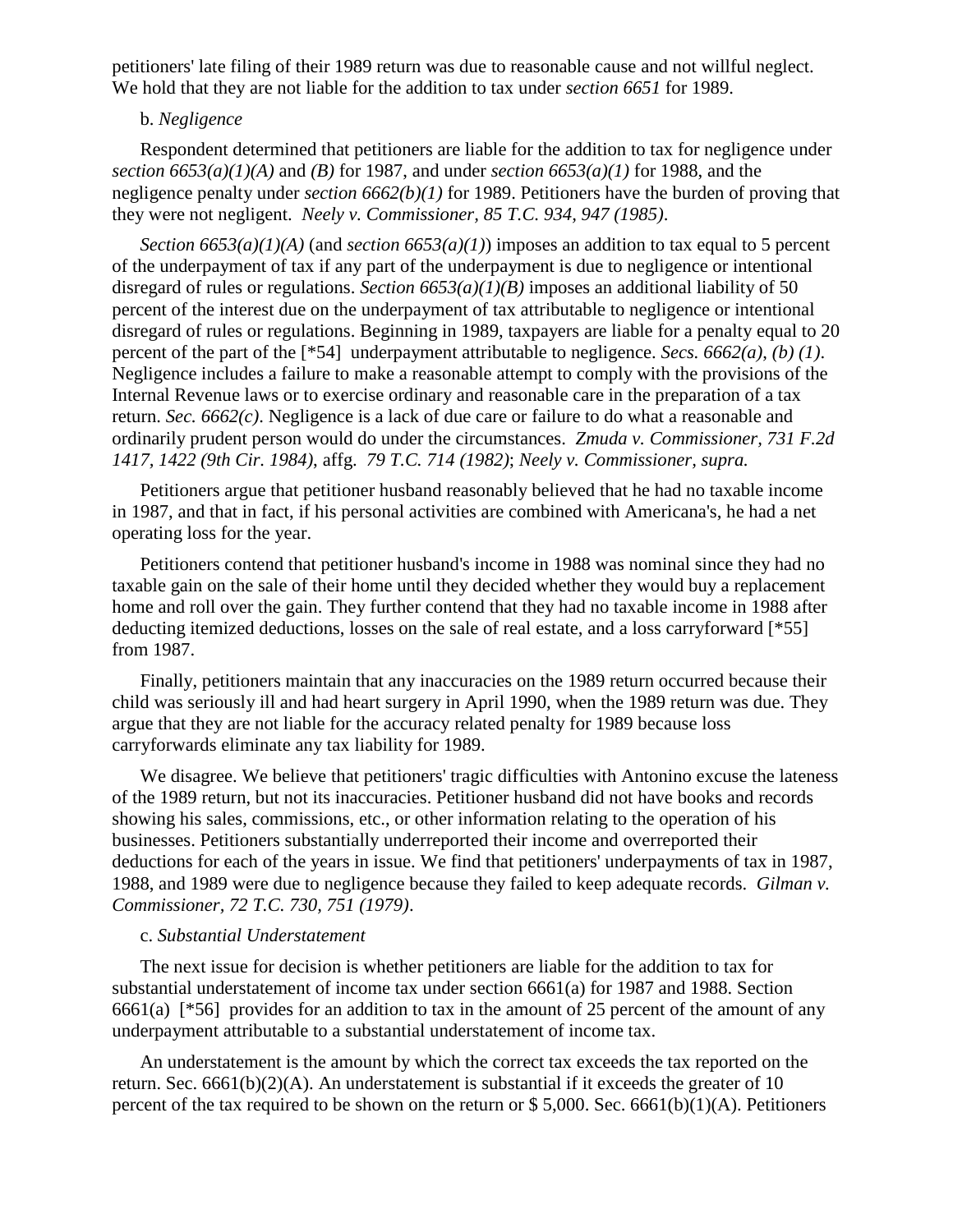bear the burden of proving that the addition to tax under section 6661 does not apply. Rule 142(a); *Tweeddale v. Commissioner, 92 T.C. 501, 506 (1989)*.

If a taxpayer has substantial authority for the tax treatment of any item on the return, the understatement is reduced by the amount attributable to it. Sec.  $6661(b)(2)(B)(i)$ . Similarly, the amount of the understatement is reduced for any item adequately disclosed either on the taxpayer's return or in a statement attached to the return. Sec.  $6661(b)(2)(B)(ii)$ . Neither of these exceptions applies here.

Petitioners argue that they did not substantially understate their income for 1987 if all deductions and economic losses are allowed for that year. They also argue that there [\*57] was no substantial understatement for 1988 because the tax liability for 1988 is not substantial.

Petitioners omitted large amounts of income from their 1987 and 1988 joint returns, which caused substantial understatements of income tax. Petitioners underreported their income by about \$ 47,068 in 1987 and \$ 87,711 in 1988. Petitioners have cited no authority for their failure to report those items of income. We sustain respondent's determinations that petitioners are liable for the addition to tax under section 6661 for 1987 and 1988.

### 11. *Whether Petitioner Qualifies as an Innocent Spouse*

### a. *Background*

We next decide whether petitioner wife qualifies as an innocent spouse under section 6013(e).

Spouses who file joint tax returns generally are jointly and severally liable for tax. Sec. 6013(d)(3). Petitioner argues that she is not liable for the deficiencies and addition to tax for substantial understatement of income tax because she is an innocent spouse under section 6013(e). To qualify as an innocent spouse, petitioner must prove that: (i) She filed a joint return for the years in issue; (ii) there is a substantial understatement of income tax attributable to grossly [\*58] erroneous items of the other spouse on the return; (iii) she did not know or have reason to know of the substantial understatement when she signed the return; and (iv) it would be inequitable to hold her liable for the deficiency attributable to the substantial understatement. Sec.  $6013(e)(1)$ . Failure to meet any of these requirements precludes a taxpayer from qualifying as an innocent spouse. Sec. 6013(e)(1); *Purcell v. Commissioner, 826 F.2d 470, 473 (6th Cir. 1987)*, affg. *86 T.C. 228 (1986)*; *Shea v. Commissioner, 780 F.2d 561, 565 (6th Cir. 1986)*, affg. in part and revg. in part *T.C. Memo. 1984-310*. The innocent spouse exception is construed in view of the congressional purpose of protecting innocent taxpayers from injustice. *Sanders v. United States, 509 F.2d 162, 166-167 (5th Cir. 1975)*.

Respondent concedes that petitioner meets all of the requirements to qualify as an innocent spouse under section 6013(e) except whether she knew or had reason to know of the understatements when she signed the returns, and whether it is inequitable [\*59] to hold her liable. <sup>13</sup> We need not decide whether petitioner wife knew or had reason to know of the understatements because we conclude that it is not inequitable to hold her liable.

13 Respondent also points out that respondent disallowed some of petitioners' deductions for lack of substantiation, and deductions disallowed merely for lack of substantiation are not grossly erroneous items.

## b. *Inequitable to Hold Petitioner Liable*

To be entitled to relief as an innocent spouse, petitioner wife must show that it would be inequitable to hold her liable for the deficiencies in tax for the years in issue. Sec. 6013(e)(1)(D).